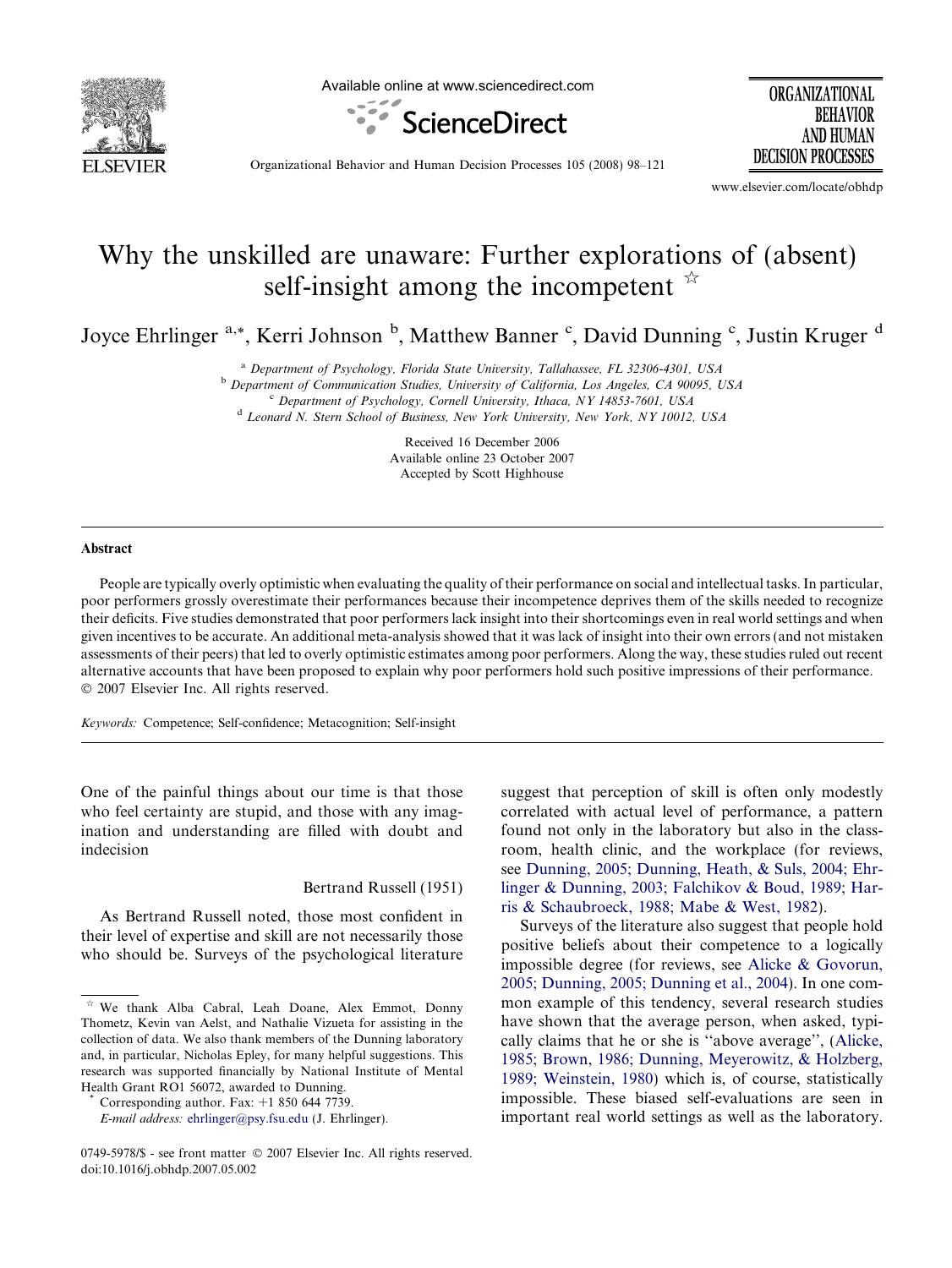In a survey of engineers at one company, for example, 42% thought their work ranked in the top 5% among their peers ([Zenger, 1992](#page-23-0)), a fact that could easily impede their motivation to improve. Elderly people tend to believe they are ''above average'' drivers [\(Marottoli &](#page-23-0) [Richardson, 1998](#page-23-0)), a perception that that is, in reality, associated with being labeled an unsafe driver ([Freund,](#page-22-0) [Colgrove, Burke, & McLeod, 2005](#page-22-0)). Even academics are not immune. A survey of college professors revealed that 94% thought they do ''above average'' work—a figure that defies mathematical plausibility [\(Cross, 1977](#page-22-0)).

## (Absent) Self-insight among the incompetent

Why are people typically so convinced that they are more capable than they, in fact, are? In recent years, an active and emerging literature has grown to explain errors in self-assessment. One strategy for understanding the sources of error in self-assessment is to identify those individuals who make the most mistaken self-judgments. By examining how these error-prone individuals differ from their more accurate peers, one can identify sources of error in general.

Adopting this approach, [Kruger and Dunning \(1999\)](#page-22-0) suggested that, across many intellectual and social domains, it is the poorest performers who hold the least accurate assessments of their skill and performances, grossly overestimating how well their performances stack up against those of their peers. For example, students performing in the bottom 25% among their peers on tests of grammar, logical reasoning, and humor tended to think that they are performing above the 60th percentile [\(Kruger & Dunning, 1999\)](#page-22-0). Further, this pattern has been conceptually replicated among undergraduates completing a classroom exam ([Dunning,](#page-22-0) [Johnson, Ehrlinger, & Kruger, 2003\)](#page-22-0), medical students assessing their interviewing skills ([Hodges, Regehr, &](#page-22-0) [Martin, 2001\)](#page-22-0) clerks evaluating their performance ([Edwards, Kellner, Sistron, & Magyari, 2003](#page-22-0)), and medical laboratory technicians evaluating their on-the-job expertise ([Haun, Zeringue, Leach, & Foley, 2000\)](#page-22-0).

[Kruger and Dunning \(1999\)](#page-22-0) argued that this gross overconfidence occurs because those who lack skill simply are not in a position to accurately recognize the magnitude of their deficits. Their incompetence produces a double curse. First, their lack of skill, by definition, makes it difficult to produce correct responses and, thus, they make many mistakes. Second, this very same lack of skill also deprives them of success at the metacognitive task of recognizing when a particular decision is a correct or an incorrect one. For example, to produce a grammatically correct sentence, one must know something about the rules of grammar. But one must also have an adequate knowledge of the rules of grammar in order to recognize when a sentence is grammatically correct, whether written by one's self or by another person. Thus, those who lack grammatical expertise are not in a position to accurately judge the quality of their attempts or the attempts of other people. In addition, because people tend to choose the responses they think are most reasonable, people with deficits are likely to believe they are doing quite well even when they are, in reality, doing quite poorly ([Kruger & Dunning, 1999](#page-22-0)). Consistent with this argument, poor performers are significantly worse at distinguishing between correct and incorrect responses than are their more competent peers (for a review, see [Dun](#page-22-0)[ning, 2005](#page-22-0)). This is true when judging their own responses (e.g., [Chi, Glaser, & Rees, 1982; Keren,](#page-22-0) [1987; Kruger & Dunning, 1999; Maki, Jonas, & Kal](#page-22-0)[lod, 1994; Shaughnessy, 1979; Sinkavich, 1995\)](#page-22-0) as well as responses provided by others [\(Carney & Harrigan,](#page-22-0) [2003; Kruger & Dunning, 1999](#page-22-0)).

To be sure, the incompetent are not alone in their difficulty with accurate self-assessment. These same studies suggest that top performers consistently *underestimate* how superior or distinctive their performances are relative to their peers. In [Kruger and Dunning \(1999\)](#page-22-0) studies, the top 25% tended to think that their skills lay in the 70th–75th percentile, although their performances fell roughly in the 87th percentile. Kruger and Dunning suggested that this underestimation stems from a different source—because top performers find the tests they confront to be easy, they mistakenly assume that their peers find the tests to be equally easy. As such, their own performances seem unexceptional. Supporting this proposal, Kruger and Dunning found that exposing top performers to how their peers performed on the same task caused them to recognize, in part, just how exceptional their performances were relative to their peers (see [Hodges et al., 2001](#page-22-0), for similar findings).

#### Goals of the present research

The primary aim of this manuscript is to advance an understanding of why the incompetent, in particular, tend to lack self-insight. Although a growing body of evidence has provided support for the claim that incompetence hinders self-insight (e.g., [Dunning](#page-22-0) [et al., 2003; Haun et al., 2000; Hodges et al., 2001\)](#page-22-0), this analysis has been subject to criticism. These critiques argue that the self-assessment errors observed by Kruger and Dunning can be largely reduced to statistical or methodological artifacts rather than to an absence of metacognitive competence among poor performers. Through the present research, we sought to examine whether [Kruger and Dunning's \(1999\)](#page-22-0) analysis or these competing alternatives better explains overestimation among the bottom performers and underestimation among top performers.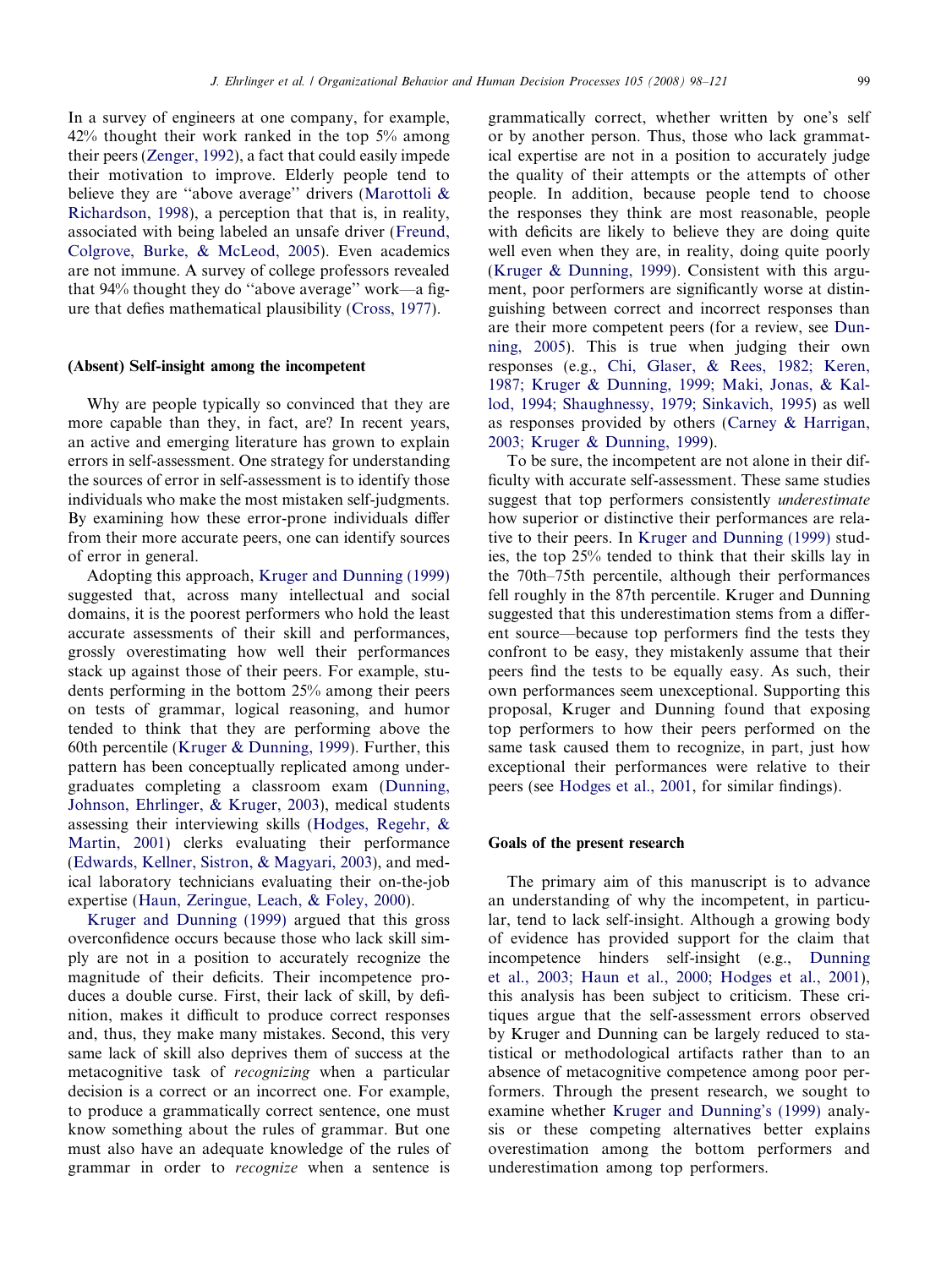## Metacognitive error or statistical artifact?

Two alternative accounts have been published to explain the pattern of over- and underestimation of performance observed by [Kruger and Dunning \(1999\)](#page-22-0). Central to these critiques is the notion that top and bottom performers actually do not differ in their ability to evaluate the quality of their own performances. Instead, it is argued, people of all skill levels have equal difficulty estimating the quality of their performance—and it is this shared difficulty, coupled with statistical or methodological artifacts, that account for the observed patterns of over- and underestimation.

## Regression to the mean account

In one critique, [Krueger and Mueller \(2002;](#page-22-0) see also [Ackerman, Beier, & Bowen, 2002; Krueger & Funder,](#page-21-0) [2004\)](#page-21-0) proposed that the patterns of over- and underestimation found by [Kruger and Dunning \(1999\)](#page-22-0) were not evidence of a relationship between skill level and metacognitive skill. Instead, they argued, the pattern was produced by regression to the mean coupled with the fact that people tend overall to rate themselves as above average ([Alicke, 1985; Brown, 1986; Krueger, 1998](#page-21-0)). Because perceptions of performance correlate imperfectly with actual performance, it was nearly inevitable that the self-assessments of bottom performers would regress back to toward an average self-assessment, thus ensuring that their estimates would be higher than the performance they achieved. Similarly, the performance estimates made by top performers would regress back toward the average, ensuring that their true performance would be higher than their corresponding estimates.

According to [Krueger and Mueller \(2002\)](#page-22-0) this regression to the mean phenomenon arises, in part, because measures used to assess the skill level of participants are statistically unreliable and, thus, fraught with measurement error. This unreliability would ensure a smaller correlation between perceptions and the reality of performance, leading to more regression to the mean and greater levels of over- and underestimation. If one measured and then corrected for that lack of reliability, they argued, a good deal of over- and underestimation would evaporate. In two datasets, Krueger and Mueller did just that—demonstrating that a good deal of the overestimation among bottom performers and underestimation among top performers in their datasets evaporated after unreliability, and thus the impact of measurement error, were corrected (for a reply, see [Kru](#page-22-0)[ger & Dunning, 2002](#page-22-0)).

#### Task difficulty account

[Burson, Larrick, and Klayman \(2006\)](#page-22-0) provided a similar account for Kruger and Dunning's interpreta-

tion of over and underestimation, this focused on comparative performance estimates in which people assessed how well they performed relative to their peers. They agreed with [Krueger and Mueller \(2002\)](#page-22-0) that comparative judgments of one' performance are difficult for everyone to provide and that bottom and top performers do not differ in their ability to evaluate their performance. Their argument, drawing upon [Kruger \(1999\)](#page-22-0), noted that above average effect frequently occurs for tasks that people perceive to be easy but that tasks perceived to be difficult can produce below average effects. When faced with great difficulty in completing a task, individuals believe that they are performing poorly and, failing to properly account for the degree to which others also experience this difficulty, assess their relative performance as worse than average. Burson and colleagues argued that, if everyone produces similar estimates (estimates that are high for tasks perceived to be easy but low for tasks perceived to be difficult) what dictates accuracy is less a matter of greater insight on the part of some participants and more a matter of perceived difficulty. When a test seems easy, everyone will believe they have performed well relative to their peers but only top performers will be accurate, leaving bottom performers overconfident. When the test is construed to be hard, however, everyone will think they have done poorly relative to the peers and bottom performers will be more accurate than their more competent peers. In short, [Burson et al. \(2006\)](#page-22-0) argue, whether top or bottom performers are most inaccurate is an artifact of the perceived difficulty of the task.

Indeed, [Burson et al. \(2006\)](#page-22-0) presented participants with tasks perceived to be difficult in three studies and found support for their assertions. Participants estimated how well they had performed on tasks (e.g., trivia and ''word prospector'' tasks) that were designed to appear either particularly easy or difficult. Across these studies, Burson and colleagues found that estimates of performance did not correlate well with actual performance but correlated highly with difficulty condition. After completing an easy task, participants of all skill levels estimated that they had performed well relative to their peers, such that top performers looked relatively accurate and bottom performers were grossly overconfident. However, after completing a difficult task, participants of all skill levels estimated that they had performed quite poorly relative to their peers, making poor performers look quite accurate and top performers vastly underconfident.

Although Burson and colleagues largely focused this critique on comparative and not absolute estimates of performance, they took their results as evidence that the [Kruger and Dunning \(1999\)](#page-22-0) pattern of over- and underestimation of relative performance was simply a function of using seemingly easy tasks and, as such, did not provide evidence of a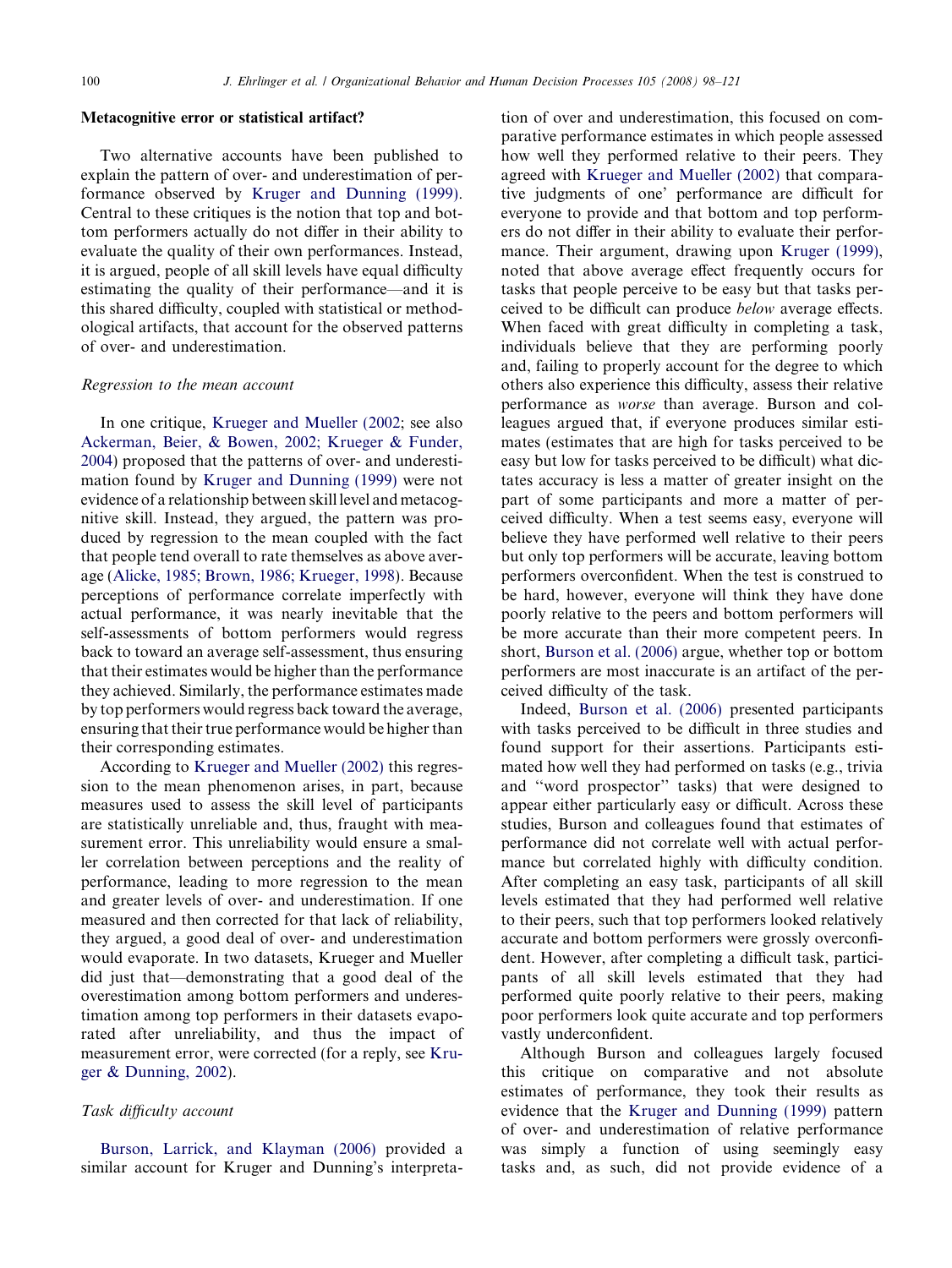relationship between skill level and accuracy in selfassessments.

#### The present investigations

The following studies were designed to address the above critiques and, more generally, provide a better understanding of the relationship between level of skill and accuracy in self-assessment. We have organized the studies described in this manuscript in three sections, each with a separate aim.

## Section 1

Section 1 was designed to directly address the claims that apparent over and underestimation among bottom and top performers can be reduced to statistical and methodological artifacts. We did this in several ways. To address the claims made by [Krueger and Mueller](#page-22-0) [\(2002\)](#page-22-0), we explored the accuracy of self-assessments after correcting for lack of statistical reliability in our datasets. Once correcting for unreliability, would we still see dramatic overestimation on the part of poor performers and underestimation among top performers (as predicted by [Kruger & Dunning, 1999](#page-22-0)) or would this pattern of misestimation largely vanish (as predicted by [Krueger & Mueller, 2002\)?](#page-22-0)

Second, given the [Burson et al. \(2006\)](#page-22-0) critique, we thought it critical to explore self-assessment squarely in the real world, with tasks of ecological validity that participants approached with an ecologically representative range of competencies. Burson et al. explicitly chose tasks that would appear to be difficult or easy for their participants. As such, they showed what could happen at the extremes of human performance. In addition, they also chose tasks that participants were likely not to have much experience or familiarity with, such as trivia questions or a word game, which meant that participants faced a notable degree of uncertainty about how they or their peers would perform. Those choices left open the question of what patterns of assessments people would make if they dealt with a type of task they were very likely to face in real life—with which they had some familiarity about how they and their peers would performed. A quick look at overall performance levels attained by participants in [Kruger and Dunning \(1999\)](#page-22-0) suggests that the patterns of over and under-confidence would look quite different from what Burson et al. proposed. According to [Burson et al. \(2006\)](#page-22-0), poor performers will grossly overestimate their performance on only tasks that are perceived to be easy. The tasks used in Kruger and Dunning, however, look anything but easy. The average performance participants attained ranged from 66.4% correct (Study 3) to 49.1% correct (Study 4). Bottom performers answered between 48.2% (Study 3) and 3.2% (Study 4) questions correctly in these studies. Yet, even facing these difficult tasks, poor performing participants still grossly overestimated their performance relative to their peers.

Thus, in Part 1, we looked at real world cases in which people approached (often challenging) tasks that they would encounter in their everyday lives, rather than ones designed by experimenters to seem either easy or difficult. In these ecologically valid circumstances, would we tend to find the pattern of selfassessments observed by [Kruger and Dunning \(1999\)](#page-22-0) or would the pattern look different? We took this direction because we thought it would be critical to explore error in self-assessment on ecologically representative and familiar tasks in real-world settings. In particular, we asked undergraduate students to estimate how well they had performed on course exams and asked members of college debate teams to evaluate their tournament performance. These tasks were chosen because they were ones that individuals approached out of their own volition (as opposed to having the task imposed by an experimenter), they were devised by naturally-occurring agents (e.g., a course instructor) rather than by experimenters, and participants had reasonable amount of prior experience and feedback on the tasks.

In addition, [Burson et al. \(2006\)](#page-22-0) inspired us to explore a wider range of self-assessment measures. Their argument about task difficulty rested largely on the use of comparative measures in which people evaluated their performance relative to their peers. They argued that people would underestimate themselves on difficult tasks and overestimate themselves on easy tasks because of the inherent difficulty of knowing how their peers had done, regardless of the skill level exhibited by the person making the evaluation. But what about estimates that do not involve comparisons with peers? Burson et al. are largely silent on this, but [Kruger and Dunning](#page-22-0) [\(1999\)](#page-22-0) are not: Peer performers should still grossly overestimate their performance regardless of the type of measure used. Thus, in the following studies, we took care to ask participants to judge their performance on ''absolute'' evaluations—measures that required no comparison to another person (e.g., how many test questions did they answer correctly)—in addition to comparative judgments. We predicted that poor performers would overestimate their performance on absolute as well as relative measures, with top performers being largely accurate in their assessments.

# Section 2

In Section 2, we examined a third plausible alternative explanation of the pattern of over- and underestimation observed by [Kruger and Dunning \(1999\)](#page-22-0). One could argue that a goal to preserve a positive, if not accurate, view of the self may be particularly strong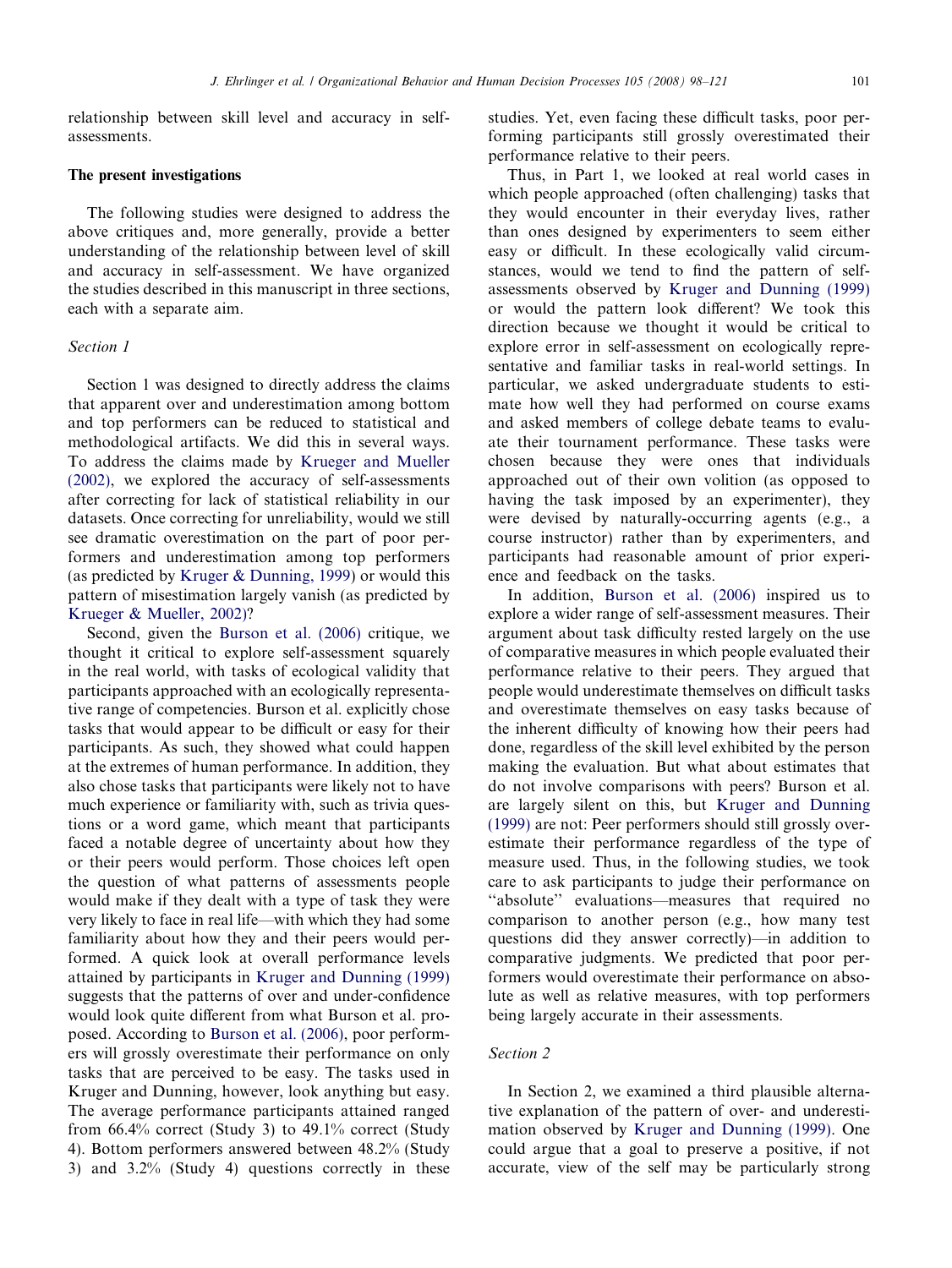among those who have performed poorly precisely because these are the individuals who might suffer the most from admitting the reality of their poor performance. Those who score very well, in contrast, would have considerably less motivation to glorify the quality of their performance. Indeed, they may be motivated instead to be overly modest about their achievement.

If this is the case, what appears to be an inability to assess the quality of one's performance on the part of the unskilled might actually be an unwillingness to do so accurately, in that the unskilled prefer to report a rosy view of their performance. Under this analysis, those who are unskilled can and will recognize how poorly they have performed if properly motivated. Thus, in the three studies comprising the second section, we offered incentives to encourage participants to provide accurate self-assessments. If the unskilled are truly unable to evaluate the quality of their performances, their performance estimates should remain inflated even in the face of strong incentives to be accurate.

## Section 3

The first two sections of this paper speak primarily to factors that do not influence performance estimates, while simply referring back to previous literature to clarify what does influence estimates. This focus stems directly from critiques of [Kruger and Dunning \(1999\)](#page-22-0). In Section 3, however, we provide a meta-analysis of existing data to look directly at the specific errors leading to overestimation of comparative performance among poor performers and underestimation by top performers. According to [Kruger and Dunning \(1999\)](#page-22-0), poor performers overestimate their abilities because they do not have the metacognitive skill to know that they themselves are doing poorly. The major problem is one of self-estimation, not estimation of peers. Misestimates of their peers' performance may contribute to their bias, but it is not the primary mechanism that leads to their overestimation. Top performers, on the other hand, may underestimate how well they are doing relative to their peers because they overestimate how well their peers are doing. That is, mistaken assessments of peers become a more substantive portion of why top performers fail to recognize the rarity of their competence.

Our analysis in Section 3 directly explored the influence of these differing sources of error on self-assessments made by top and bottom performers. In doing so, it served as a response to both the [Krueger and](#page-22-0) [Mueller \(2002\)](#page-22-0) and [Burson et al. \(2006\)](#page-22-0) who attributed errors in performance evaluation to methodological or statistical artifacts—to overall bias in self-estimates (e.g., were people largely over- or underestimating their performance relative to their peers) as well as measurement error in the assessment of skill. If we could tie patterns of over- and underestimation more closely to the types of specific errors predicted by [Kruger and Dun](#page-22-0)[ning \(1999\)](#page-22-0), we would then provide evidence in support of (or against) their account.

# Section 1: Correcting for reliability in self-assessments for real world tasks

All too often, social psychological research remains in the laboratory and we are left to infer that the same phenomenon routinely occur in the real world. For this reason, the discipline is often open to the criticism that what we find is limited to particular contrived laboratory situations or to particular demographics (e.g., [Mintz, Redd, & Vedlitz, 2006; Sears, 1986](#page-23-0)). Thus, those few opportunities to measure social psychological phenomenon in the real world are particularly valuable. Real world demonstrations are particularly important in this case because critiques of [Kruger and Dunning](#page-22-0) [\(1999\)](#page-22-0) have centered on whether their findings are limited to particular types of tasks (e.g., easy tasks or tasks with unreliable measures; [Burson et al., 2006; Krueger &](#page-22-0) [Mueller, 2002\)](#page-22-0). Thus, in this section, we examined the accuracy of self-assessment among top and bottom performers on real world tasks.

We were concerned not just with the generality of our phenomenon across tasks but also across measures. Thus, throughout this paper, we broadened the types of self-assessment measures examined to include absolute measures of performance as well as comparative ones. We, like [Kruger and Dunning](#page-22-0) [\(1999\)](#page-22-0), asked participants to rate the quality of their performance relative to their peers. However, in addition to this comparative estimate, we asked participants to provide absolute estimates of their performance, such as the number of exam questions answered correctly (Studies 1, 3, 4, and 5), the number of debate matches won, and how a judge had rated their debate performance (Study 2). Would poor performers dramatically overestimate their performance on absolute as well as relative self-assessments?

In addition, the studies in Section 1 allowed for a more ecologically valid test of the regression-to-themean critique made by [Krueger and Mueller \(2002\)](#page-22-0). According to that critique, once error in the measurement of perceived and actual performance is accounted for, bottom performers should not overestimate their abilities any more than do other individuals. Thus, in both studies, we measured and corrected for any unreliability in our tests. This correction should make estimates of performance more accurate—but by how much? If error in self-assessments stems from a psychological rather than a statistical source, the original pattern of over- and underestimation should remain largely intact.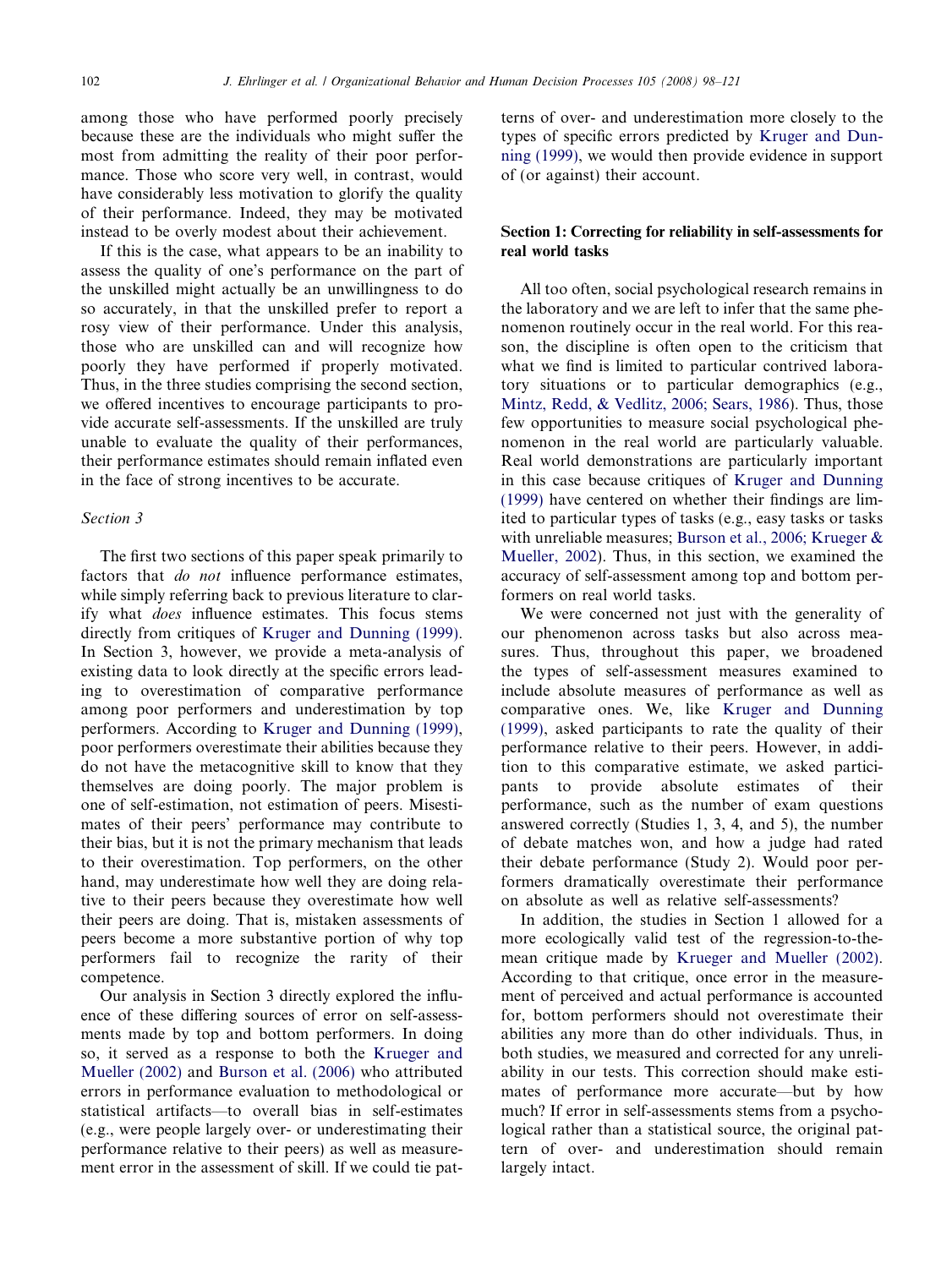## Study 1

In Study 1, college students assessed their performance on a challenging in-class exam immediately after completing it. They judged how well they had done relative to other students in the class and also estimated their raw score—the number of questions answered correctly. We predicted that bottom performers would overestimate their performance regardless of type of measure used. Top performers would underestimate their performance relative to their peers, but would show much less, if any, underestimation on the raw score measure.

Study 1 replicates a study in [Dunning et al. \(2003\),](#page-22-0) showing that students doing badly on a course exam tended to grossly overestimate their performance whether relative (e.g., percentile) or absolute (e.g., raw score) measures were used. This study also adds one important extension. Using students' performances on a second course exam, we could calculate the test-retest reliability of students' performance in the class. This reliability estimate could be used to correct for measurement error. Then, we could see the extent to which the original pattern of results evaporated once controlling for measurement error in this ecologically valid setting. We predicted that much of the original pattern would remain strong even after correcting for measurement error.

#### Methods

Participants. Participants were 124 out of 238 students enrolled in an intermediate-level large-lecture psychology course psychology course. Students received extra credit toward their course grade for participating.

Procedure. Participants responded to a short questionnaire attached to the end of their first preliminary examination in the course. Participants were asked to provide a percentile rating of their mastery of course material, as well as their specific performance on the course examination. Ratings could range from 1 (the student believed they would have the lowest score out of every hundred students) to 99 (the student would have the best score out of every hundred students. Participants also estimated their raw exam score (out of 40 possible), as well as the average score students in the class would attain.

The exam consisted of 22 multiple-choice questions and three essays worth six points each. Participants completed the questionnaire and handed it in before leaving the exam session. On the questionnaire, participants also gave permission for the researchers to later obtain their score on the test. Five weeks later, during the second preliminary exam session in the course, we followed the identical procedure to collect participants' perceptions of their exam performance, as well as the reality of performance.

#### Results and discussion

Although the difficulty of this real life course exam was, of course, not manipulated for experimental purposes, we think it important to note that it was, in fact, a challenging exam. On average, students answered 71.2% of questions correctly, with bottom performers failing the exam (55.5% correct) and top performers earning, on average, a  $B + (87\% \text{ correct})$ .

Despite the difficulty of this exam, as predicted, participants overestimated their performance and their ability level (relative to their performance). Participants thought that their mastery of the course material lay in the 71st percentile, when their performance actually placed them in the 49th,  $t(120) = 8.74$ ,  $p < .0001$ . Similarly, participants thought that their test performance placed them in the 68th percentile—again, an overestimate,  $t(120) = 8.12$ ,  $p < .0001$ . Not surprisingly, participants also tended to overestimate their raw score on the test by roughly 3.5 points (estimated score  $=$  32.0; actual score = 28.5),  $t(120) = 7.88$ ,  $p < .0001$ . Students who completed the survey did not differ significantly in terms of average performance or variance from students who opted not to complete the survey.

We expected that the degree to which participants provided overconfident estimates would depend upon their actual level of performance. To determine whether this was the case in this and all subsequent studies in this paper, we followed the practice outlined in [Kruger and](#page-22-0) [Dunning \(1999\)](#page-22-0) and split our participants into four groups based on their objective performance. [Fig. 1](#page-6-0) shows both the actual performance achieved by students in each performance quartile and also students' perceptions of both their raw score and percentile performance. As displayed by the difference between perceived and actual performance in [Fig. 1,](#page-6-0) those performing in the bottom 25% of the class ( $n = 33$ ) dramatically overestimated their performance. They thought their mastery of course material lay in the 63rd percentile and their test performance at the 61st, even though their objective performance placed them in the 15th percentile,  $ts > 17$ ,  $p < .0001$ . Additionally, they thought, on average, that they had posted a raw score of 30.4 on the test, when in fact their average score hovered around 22.2,  $t(32) = 11.28$ ,  $p < .0001$ .

Top performers—students in the top 25%  $(n = 27)$  estimated their performance much more accurately, albeit not perfectly. First, they underestimated the distinctiveness of their mastery and performance relative to their peers. They thought that their mastery of course material lay in roughly the 74th percentile and their test performance in the 73rd, when in fact it lay in the 87th,  $ts > 4.5$ ,  $ps < .0001$ . They also slightly underestimated their raw score, thinking on average that they scored 32.9 points on the test when they in reality had scored 34.8,  $t(26) = -2.83$ ,  $p < .01$ . [Table 1](#page-7-0) shows the difference between students' estimates of their scores (both the raw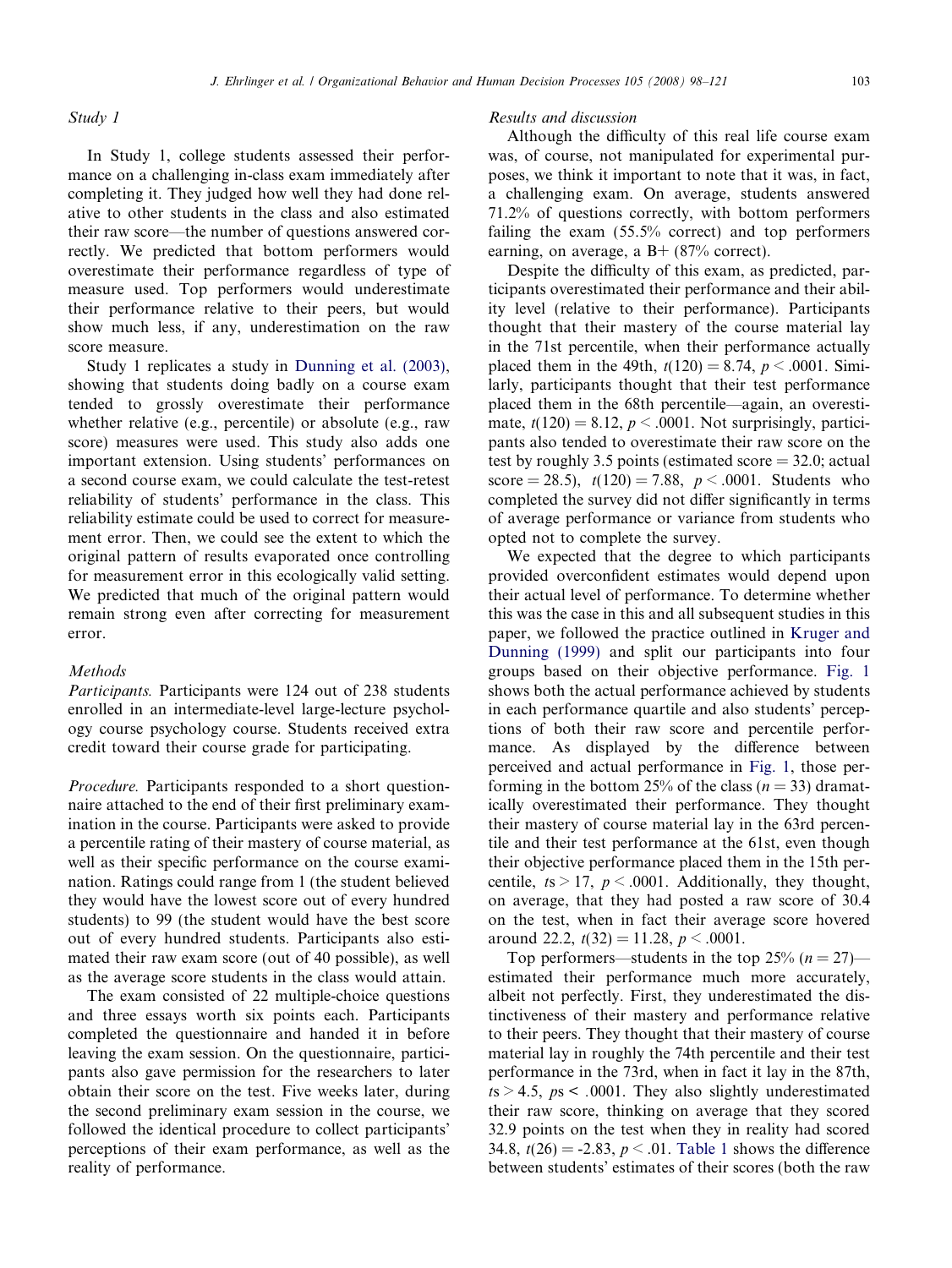

<span id="page-6-0"></span>*A. Percentile Estimates*

*B. Raw Score Estimates*



Fig. 1. Students' estimated and actual score on a psychology exam, as a function of their actual exam performance quartile, shown separately for estimates of percentile and raw scores (Study 1).

score and percentile) and the score they actually achieved, split by level of performance.

Correcting for measurement error. How much of this over- and underestimation was due to lack of reliability, and thus measurement error? To estimate this, we used participants' scores on the second preliminary examination to provide an estimate of test-retest reliability. In terms of percentile rankings, the ranks participants achieved on this first exam correlated .52 with the ranks they obtained on the second exam. In terms of raw score, performance on the first exam correlated .50 with performance on the second.

Using these reliability estimates, we then recalculated what the regression slope would be if we assumed perfect reliability. The classic formula ([Bollen, 1989\)](#page-22-0) for that calculation is:

 $B_{\text{corrected}} = B_{\text{observed}}/reliability$  estimate

This typically results in a steeper regression slope than that originally observed. Correcting for the reliability associated with the dependent measure (in this case, participants' performance estimates) does not alter this relationship or enter into the correction of the regression slope ([Bollen, 1989](#page-22-0)). This altered regression slope correction, however, also calls for a revision of the intercept associated with the relevant regression equation. Because any regression slope must pass through the point representing the mean of both independent and dependent variables (i.e., objective performance, estimated performance, respectively), the corrected intercept can be calculated as:

intercept<sub>corrected</sub>

- $=$  average performance estimate  $-B_{\text{corrected}}$
- $\times$  average objective performance

[Fig. 2](#page-8-0) depicts the results of an analysis in which perceived performance (including, separately, perceived mastery of course material, percentile score and raw score) is regressed on objective performance. It also depicts what the regression analysis looks like after assuming perfect reliability. As seen in the figure, across three different measures of perceived performance, the relationship between perceived and actual performance was stronger once unreliability was corrected for, but this strengthening was minimal. For example, in terms of test performance relative to other students, participants in the bottom quartile typically overestimated their percentile rank by 49 percentile points. After correcting for unreliability, their overestimates are reduced by only roughly 5 points. In terms of raw score, bottom performers overestimated their score by 8.4 points before correction; 7.2 points after. However, as [Fig. 2](#page-8-0) also shows, a good portion of the misestimates among top performers were eliminated when we corrected for unreliability. For example, concerning estimates of raw score, top performers underestimated their score by 1.7 points before correction; but only .2 points afterward.

Summary. In sum, Study 1 replicated many of the findings of [Kruger and Dunning \(1999\)](#page-22-0), showing that poor performers grossly overestimated their performances in an ecologically valid setting. This was not only true when relative measures were used in which participants gauged their performances against those of their peers, but it was also true on an absolute measure (i.e., estimates of raw score). In addition, this overestimation was found with respect to an ecologically valid task of some importance and familiarity to participants, in which a natural range of competence and incompetence was observed. Also replicating [Kruger and Dunning](#page-22-0) [\(1999\)](#page-22-0), top performers underestimated their percentile rankings relative to their peers. They also slightly under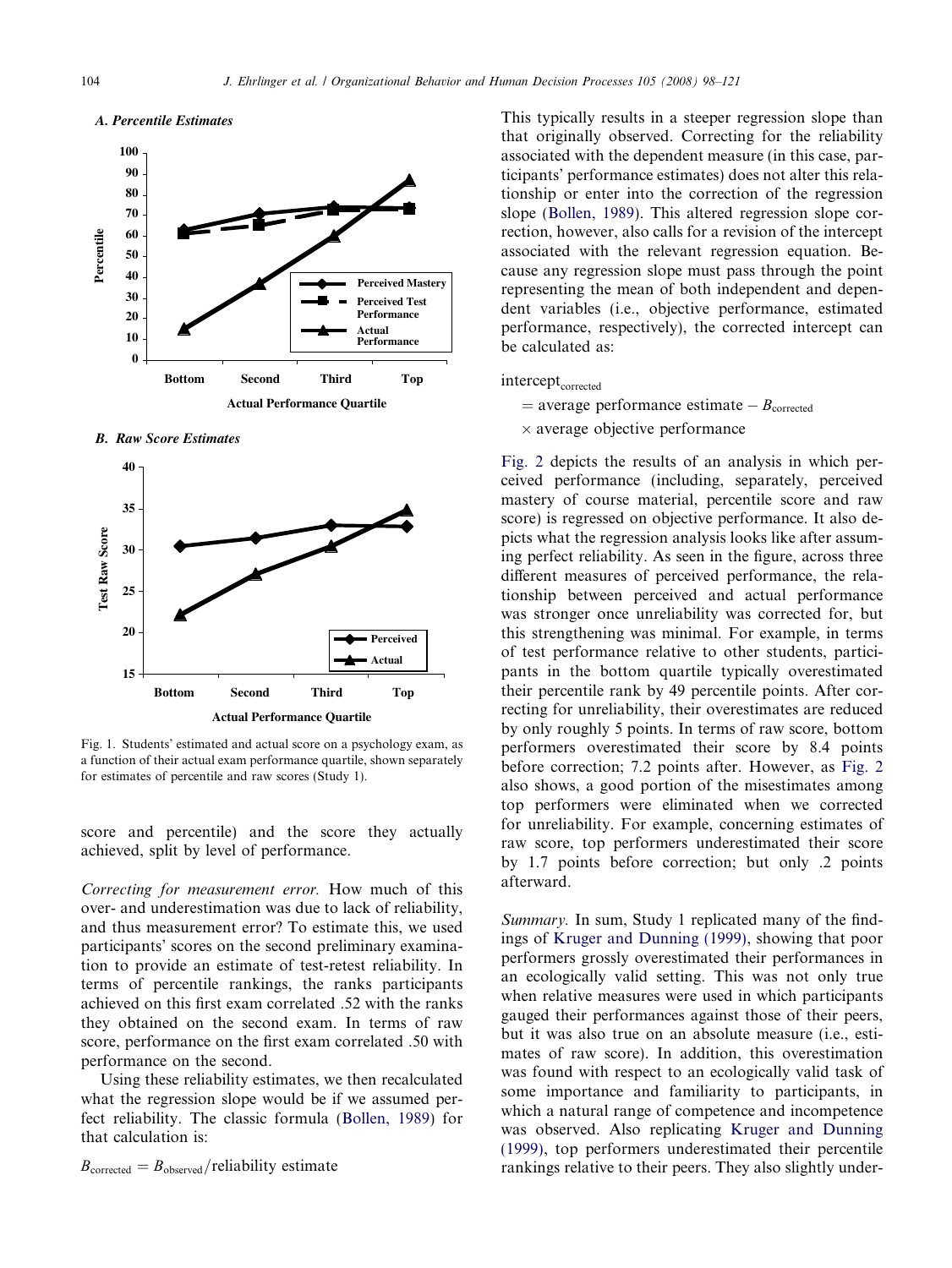<span id="page-7-0"></span>Table 1

| $G_{\text{round}}$ Rottom $25\%$ | Middle $50\%$                                                                                                                                         | $Tan 25\%$ |  |
|----------------------------------|-------------------------------------------------------------------------------------------------------------------------------------------------------|------------|--|
|                                  | top quartile, or in the middle 50%), presented separately for estimates of their percentile and raw scores                                            |            |  |
|                                  | The difference between students' perceived and actual performance across studies, as a function of how well they actually performed (bottom quartile, |            |  |

| Group   | Bottom $25%$                     |                |                                                         | Middle $50%$      |                |                    | Top $25%$         |                |                      |
|---------|----------------------------------|----------------|---------------------------------------------------------|-------------------|----------------|--------------------|-------------------|----------------|----------------------|
| Study   | Perceived $(\% )$                | Actual $(\% )$ | Difference $(\% )$                                      | Perceived $(\% )$ | Actual $(\% )$ | Difference $(\% )$ | Perceived $(\% )$ | Actual $(\% )$ | Difference $(\% )$   |
|         | Performance percentile estimates |                |                                                         |                   |                |                    |                   |                |                      |
| Study 1 | 61.2                             | 14.9           | $46.3***$                                               | 69.4              | 49.8           | $19.6***$          | 73.3              | 87.0           | $-13.7***$           |
| Study 3 | 64.0                             | 11.4           | 52.6%**                                                 | 51.6              | 45.4           | 6.2                | 61.5              | 86.9           | $-25.4$              |
| Study 4 | 58.8                             | 14.0           | 44.8%***                                                | 67.3              | 56.1           | $11.2***$          | 68.6              | 92.1           | $-23.5$ **           |
| Study 5 | 64.4                             | 17.1           | 47.3%***                                                | 73.3              | 56.0           | $17.3***$          | 71.4              | 89.4           | $-18.0$ <sup>*</sup> |
| Overall | 62.1                             | 14.4           | 47.8%                                                   | 65.4              | 51.8           | 13.6               | 68.7              | 88.9           | $-20.2$              |
|         |                                  |                | Raw score estimates (as a percentage of total possible) |                   |                |                    |                   |                |                      |
| Study 1 | 76.0                             | 55.3           | $20.7***$                                               | 76.0              | 55.3           | $20.1***$          | 82.3              | 87.0           | $-4.7$ <sup>*</sup>  |
| Study 3 | 37.5                             | 7.0            | $30.5$ **                                               | 78.2              | 56.4           | 30.5               | 73.3              | 83.7           | $-10.4^{\degree}$    |
| Study 4 | 60.0                             | 41.3           | $18.7***$                                               | 64.7              | 60.6           | 18.7               | 71.7              | 74.4           | $-2.7$               |
| Study 5 | 66.4                             | 50.0           | $16.4^{\degree}$                                        | 71.6              | 74.4           | 16.4               | 75.0              | 91.3           | $-16.3$ **           |
| Overall | 60.0                             | 38.4           | 21.6                                                    | 72.6              | 61.7           | 21.4               | 75.6              | 84.1           | $-8.5$               |

*Note.* Participants did not provide comparable percentile and raw score estimates in Study 2.  $p < .05$ .

estimated their absolute performance, but the magnitude of that underestimation did not approach the misjudgments seen among their bottom performing peers. Finally, correcting for measurement error, or rather the unreliability of performance measures, only minimally attenuated the patterns of misestimation. Indeed, even after assuming perfect reliability, bottom performers still dramatically overestimated how well they had done.

# Study 2

Study 2 provided a conceptual replication of Study 1. A few times each year, Cornell University holds debate tournaments in which teams from the Northeastern United States and Eastern Canada converge to compete. During preliminary rounds of the tournament, teams compete with each other but are not given any feedback about how well they are doing. We took advantage of this situation to ask participants to estimate how well they were doing, and then compared their perceptions against the reality of their performance.

Thus, this was the perfect forum to gauge whether debater's perceptions of competence match those observed by [Kruger and Dunning \(1999\)](#page-22-0) in another ecologically valid situation. This situation had an additional advantage in that we did not create the performance metric nor were we involved in the evaluation of participants.

Finally, we corrected for unreliability in one performance estimate, as in Study 1, to see to the degree to which psychological, rather than statistical errors explain a lack of insight among the incompetent.

# Methods

Participants. Participants came from 54 2-person teams who had convened for a regional debate tournament at Cornell University. Of those, 58 provided an adequate number of self-evaluations (see below) to qualify to be in our sample.

Procedure. The study was conducted during the preliminary rounds of the debate tournament. In each of six preliminary rounds, each team debates another team on a topic chosen by tournament organizers. The two teams are observed by a judge, who determines which team wins and rank orders the four individuals in terms of the quality of their performance. The judge also scores the 4 after each round on a 30 point scale running from 1 to 30, although in practice virtually all ratings fall between 22 and 27. Thus, for each participant on each round, we had three measures of objective performance: whether the participants' team had won, his or her rank, and the score the judge had given.

After each round, teams are re-paired. Teams that win on the first round are paired with other winners; losers on each round are paired with losers. Importantly, no participant is told how well he or she, or the team, did until all six preliminary rounds are over.

We asked tournament participants to estimate how well they thought they had done. Specifically, they predicted whether their team had won, what rank they had personally attained, as well as what score the judge had given them. Participants filled out these estimates and identified themselves on short questionnaires after each round, which they then deposited in a box. Of 108 total tournament participants, 58 rated their

<sup>\*\*</sup>  $p < .005$ .

 $p < .0001$ .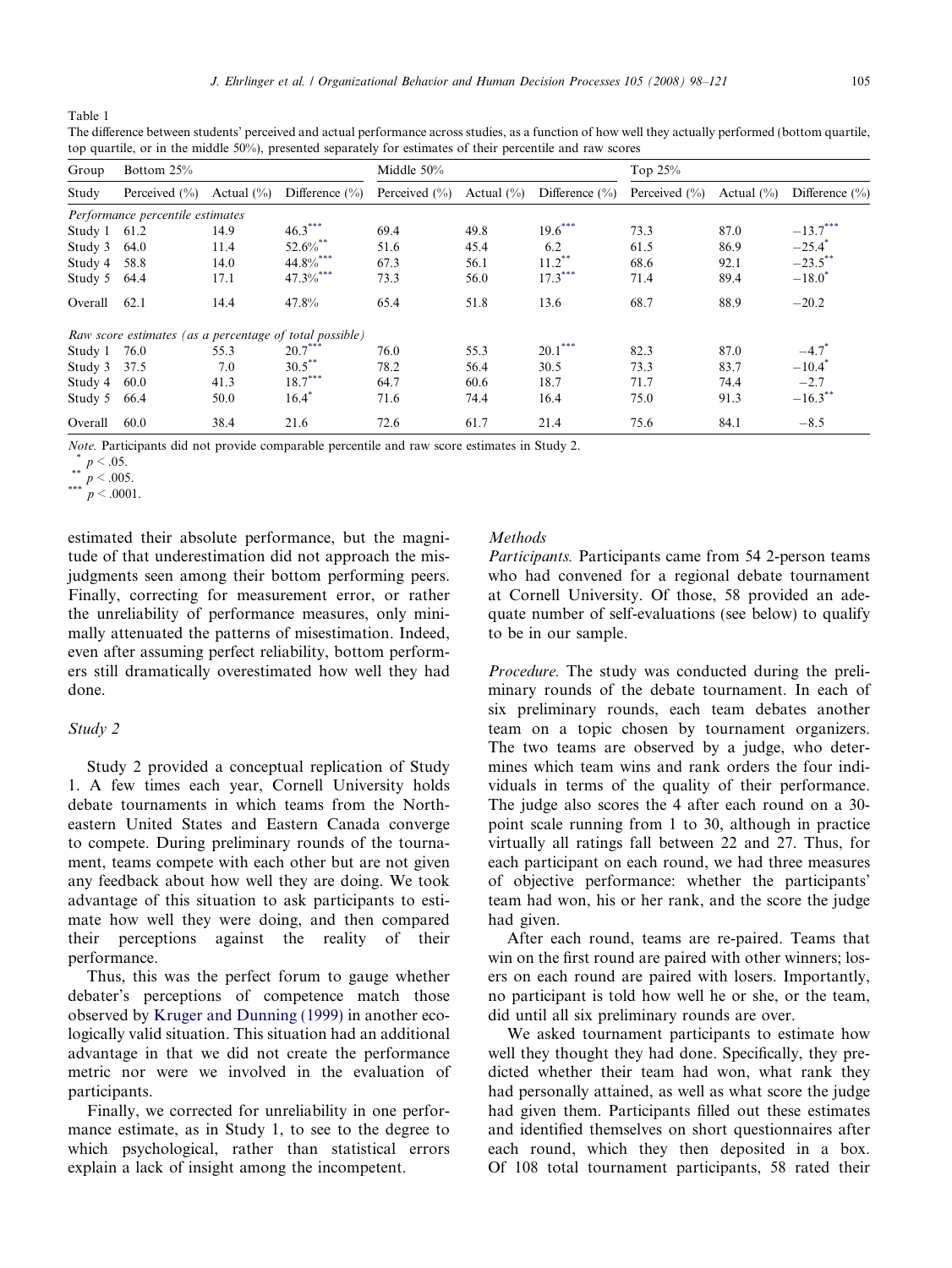

<span id="page-8-0"></span>*A. Percentile Mastery Estimates*





*C. Raw Score Estimates*



Fig. 2. Comparison of students' estimated and actual exam performance before (original) and after (corrected) correcting for measurement unreliability. This relationship is displayed separately for students' estimated mastery of course material, percentile performance relative to other classmates, and raw exam score (Study 1).

performance on at least three of the six rounds, and so were included in our final sample.

After the preliminary rounds are over, how each individual and team did was made publicly available. We examined and transcribed these records to obtain our measures of objective performance. Data from four individuals were lost. Thus, we had objective performance measures for 104 debate tournament participants.

## Results and discussion

To make the ranking measure commensurate with the two other measures of objective performance, in which higher scores meant better performance, we reversescored the ranking measure so that 4 meant that the individual was rated best in group and 1 as worst in group.

Looking over all measures, we find that tournament participants overrated their performance. On average, they thought they won 75.4% of their matches, whereas they actually won only 46.7% of them,  $t(57) = 8.85$ ,  $p < .0001$ . They thought they achieved a rank of 2.8, whereas they actually achieved only 2.4,  $t(57) = 5.09$ ,  $p \leq 0.0001$ . They thought on average that judges would give them a score of 25.6, whereas the judge gave only a 25.0,  $t(57) = 5.74$ ,  $p < .0001$ .

As in Study 1, we separated participants into four groups based on their objective performance, using the sum of the scores judges had given them over the six rounds. As seen in [Fig. 3](#page-9-0), participants performing in the bottom 25% grossly overestimated their performance. They thought they had won nearly 59% of their matches, yet they won only 22% of them,  $t(17) = 5.09$ ,  $p < .0001$ . They thought they achieved a ranking of 2.4 when their actual rank was 1.9,  $t(17) = 4.80, p \le 0.0001$ . They thought judges would score them as a 24.9 when they actually received scores on average of around 23.8,  $t(16) = 5.65$ ,  $p < .0001$ .

Top performers (those in the top 25%) did not tend to overestimate their performances as much. To be sure, they did overestimate the percentage of matches they won, perceiving that they won 95% when they actually won only 77%,  $t(10) = 3.46$ ,  $p < .01$ . However, they did not misestimate, on average, what rank they achieved (3.3 and 3.2 for perceived versus actual, respectively),  $t(10) = .52$ , *ns*, nor the score judge's gave them (26.5 and 26.4 for perceived versus actual, respectively),  $t(10) = .51$ , ns.

Correcting for measurement error. In sum, this study replicated much of the pattern found in [Kruger and Dun](#page-22-0)[ning \(1999\)](#page-22-0). Bottom performers significantly overestimated their performances; top performers gave estimates that, although not perfect, were more closely on the mark. However, how much of the erroneous self-assessment by bottom performers was due to measurement error? To assess this, we focused on the scores judges gave to participants. We focused on this measure because calculating reliability on the other two measures was inappropriate for two reasons. First, how well a person did on these measures depended on the performances of others as well as their own performance. Second, debate tournament procedures ensured that the reliability of these measures would be low. Because winners in one round would be paired with other winners in the next round, this heightened the probability that a winner in a previous round would lose in the subsequent round. The reverse was true for losers, who were more likely to win in subsequent rounds because they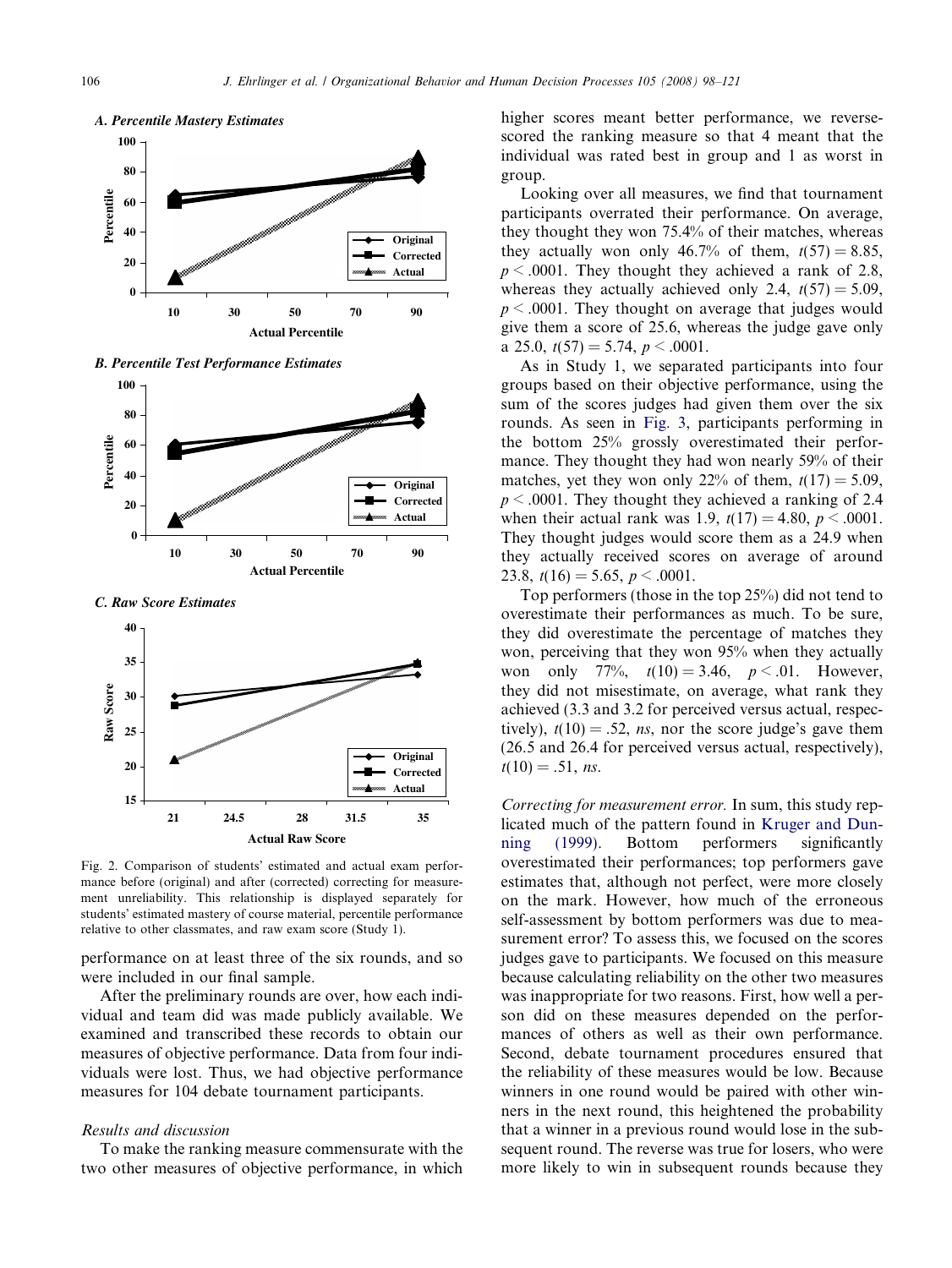#### <span id="page-9-0"></span>*A. Percent MatchesWon Estimates*



*B. Judge s Score Estimates*



*C. Performance Rank Estimates*



Fig. 3. Perceived versus actual percentage matches won, Judge's scores, and performance rank as a function of actual performance (Study 2).

were paired with previous round losers. This procedure ensured low reliability for the matches-won measure. Similarly, this same problem applied to the ranking measure. The scores judges gave participants from round to round, however, were not influenced artifactually by performance in previous rounds.

Based on the performance of the 104 participants for whom we had objective performance data, the internal consistency of participants' performance was .85 on the judge's score measure. Fig. 4 displays the results of a regression analysis in which perceived performance was regressed on objective performance. It also displays the results of a regression, following the procedures outlined in Study 1, which corrects for any unreliability on the objective performance measure. As seen in the figure, the relationship between perceived and objective performance was stronger after correcting for unreliability, but only slightly so. Bottom performers, according to this analysis, overestimated their score by 2.0 points; this fell to 1.9 points after correction. Top performers originally did not overestimate their score, but do so by .1 points after correction.

Summary. In sum, Study 2 revealed that poor performers grossly overestimated their performance regardless of the performance metric examined, even after accounting for error stemming from measurement unreliability. Top performers did not show a consistent pattern. They overestimated how many matches they would win, but did provide accurate assessments on the other two performance metrics examined (e.g., rank of performance; judge's score). Again, in an ecologically valid setting, bottom performers remained strongly overconfident.

#### Section 2: Incentives for accuracy

The studies comprising Section 2 were designed, in part, to address another aspect of ecological validity. One could argue that participants are not properly motivated to offer accurate self-assessment. People just want to think good things about themselves while denying bad things—a tendency that has been documented quite strongly across several decades of psychological research ([Baumeister & Newman, 1994; Dunning, 2001; Kunda,](#page-22-0)



Fig. 4. Estimates of Judge's score as a function of actual score, before (original) and after (corrected correcting for measurement unreliability (Study 2).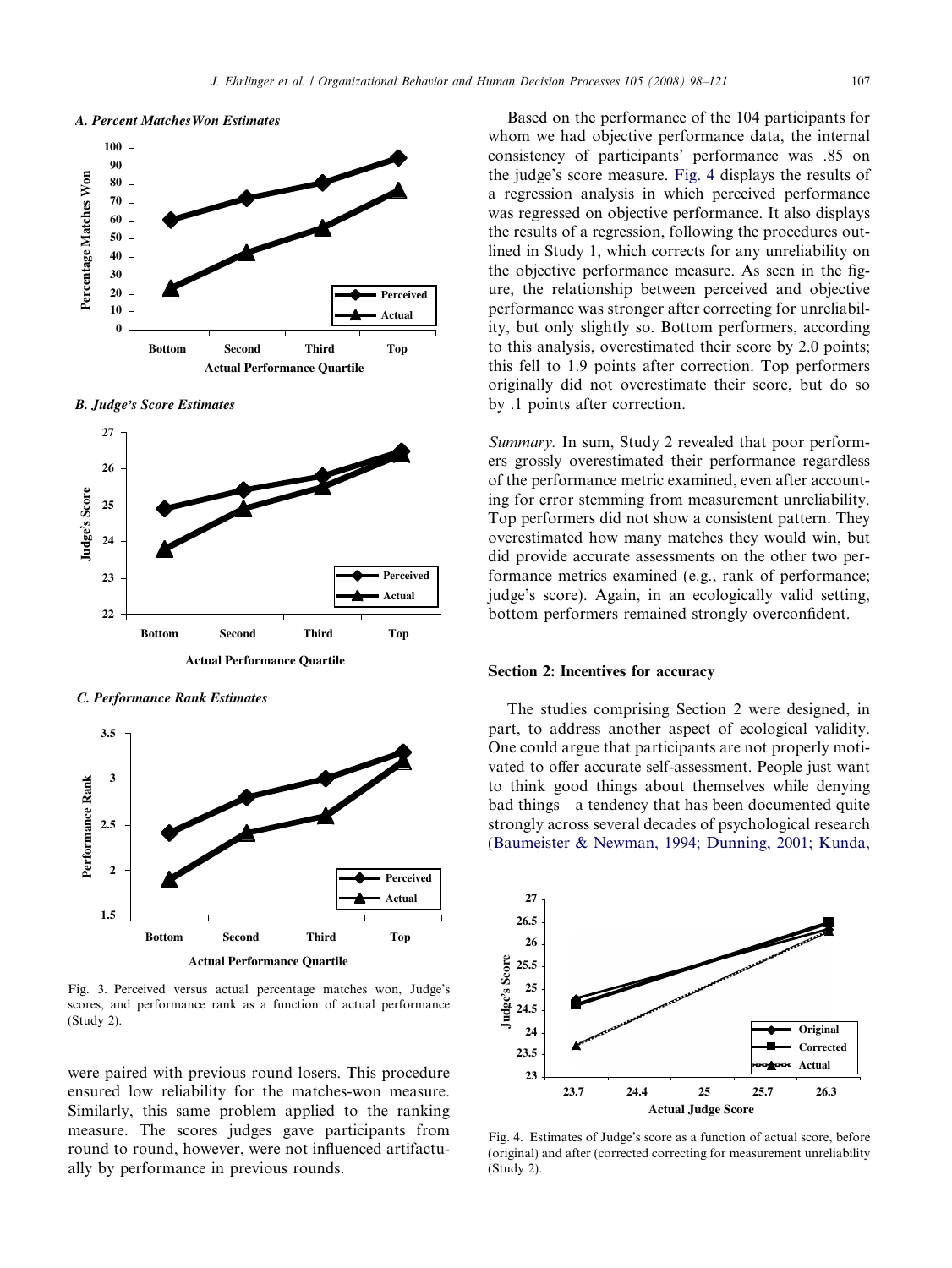[1990\)](#page-22-0). Beyond this motive, there is the motive to impress the experimenter ([Baumeister, 1982](#page-22-0)). Thus, people might provide inaccurate—and positive—self-assessments in order to look good in front of the person requesting those assessments.

Although the motive to believe positive things and disbelieve negative things about oneself can be strong, it can also be tempered when other goals become more prominent. The desire to earn money or to appear accurate in front of a respected authority figure might, for example, temper or even trump one's desire to believe that one has performed well. Although monetary incentives do not lead to greater accuracy on all tasks and types of judgments, they do often produce greater accuracy in judgments. Such incentives have been shown to improve performance on a variety of intellectual tasks ([Atkinson, 1958; Glucksberg, 1962\)](#page-22-0), probability judgments [\(Grether, 1980; Wright & Anderson, 1989\)](#page-22-0), judgment ([Awasthi & Pratt, 1990\)](#page-22-0), prediction [\(Ashton, 1990;](#page-22-0) [Hogarth, Gibbs, McKenzie, & Marquis, 1991\)](#page-22-0), and memory tasks [\(Kahneman & Peavler, 1969; Libby &](#page-22-0) [Lipe, 1992; Salthouse, Rogan, & Prill, 1984](#page-22-0)) (for a [Jen](#page-22-0)[kins, Mitra, Gupta, & Shaw, 1998](#page-22-0)). Drawing upon a meta-analysis of 74 studies, [Camerer and Hogarth](#page-22-0) [\(1999\)](#page-22-0) argued that monetary incentives are effective as a means of reducing self-presentational concerns and encouraging additional effort to determine the correct answer. Thus, we hoped to minimize the impact of the motive to self-enhance by activating the motive to make money.

In the following three studies, we investigated the impact of incentives toward accuracy on the validity of respondents' self-assessments. The first two studies examined the effect of monetary incentives on selfassessment and, in particular, on self-assessment by the unskilled. Although monetary incentives can reduce the effects of motivation on judgment, we expected that they would have no noticeable effect on the degree to which participants accurately estimated the quality of their performance. In particular, we expected that this manipulation would not lead to greater calibration among those who had performed the worst. In the third study, we examined the impact of making people accountable for their self-assessments, in that they would have to justify those self-assessments to another person. Again, we predicted that this incentive toward accuracy would have no impact.

## Study 3

Beyond exploring the potential impact of monetary incentives, we also sought to examine self-insight within a new population. It might be argued that researchers sometimes stack the deck, so to speak, towards overestimation of one's performance by focusing primarily on college students' assessments of performance on intellectual tasks. Surely college students may be right to be confident in their intellectual abilities and may not correct for the fact that they are asked to compare themselves relative to other college students rather than to the population at large. Thus, we left the lab and attended a Trap and Skeet competition at a nearby gun club to quiz gun owners on their knowledge of firearms. Competitors in that competition completed a test of their knowledge of gun safety and usage and estimated the quality of their performance, either in the absence or presence of a monetary incentive for accurate estimation.

# Methods

Participants. A total of 46 participants were recruited at a Trap and Skeet competition in exchange for a payment of \$5. Most participants reported owning at least one firearm (96%) and having taken a course in firearm safety (89%). They possessed between 6 and 65 years experience with firearms (mean  $=$  34.5 years).

Materials and procedure. Contestants in a Trap and Skeet competition were invited to participate in exchange for a \$5 payment. They were explicitly told that our interest was in how their level of confidence in each answer on a test of gun knowledge and safety matched, on average, with whether they were correct. We explained that we were not interested in how many questions they actually answered correctly. Those who agreed to participate completed a 10-item multiplechoice test of Gun Safety and Knowledge modeled after one published by the National Rifle Association that individuals are required to pass to receive a license for gun ownership. The test included general gun knowledge questions (e.g., identifying the difference between blank and dummy bullets) as well as questions on proper care and safety (e.g., what to do when a cartridge fails to fire immediately). After choosing the best of four possible responses for each question, participants indicated the extent to which they were confident in their response by circling a number on a scale ranging from 25% (simply guessing) to 100% confident (positive that the answer was correct).

Before beginning the exam, participants randomly assigned to the ''incentive'' condition were told that they had to opportunity to receive \$10, doubling their payment, if their ratings of confidence in each response averaged within 5% of their actual score on the test. Control participants received no such incentive. Upon completing the test, all participants were asked to estimate how many of the 10 questions they answered correctly and to estimate their percentile rank. We thought that non-students might be more familiar with ranks because low numbers indicate better performance (e.g., "we're number 1"). Thus, we asked participants to imagine that we had randomly chosen 100 people at this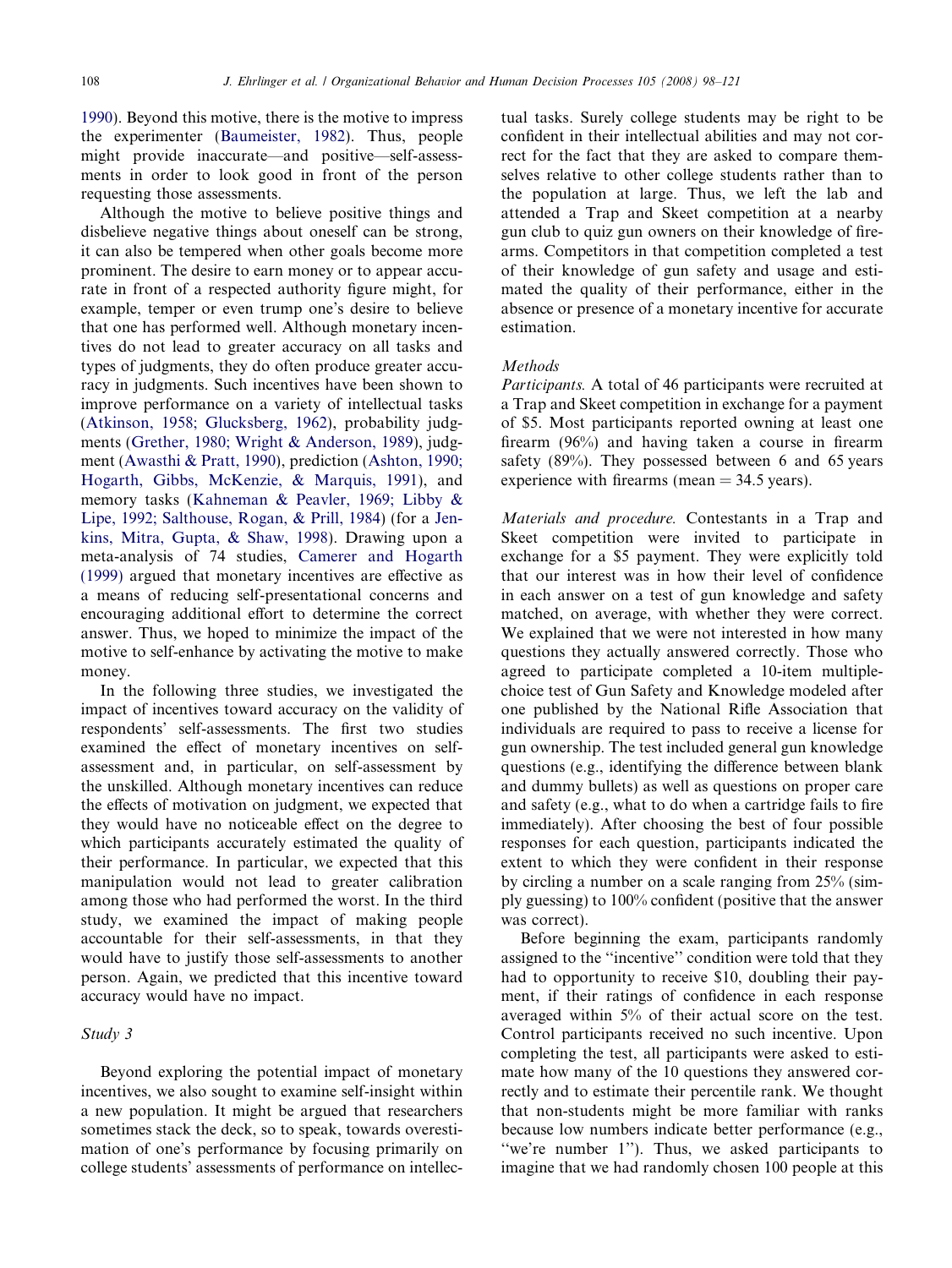event, including them, and that we rank these individuals according to their score on the test of gun safety and knowledge. We then asked participants to estimate what their rank would be from 1 (''My score would be at the very bottom, worse than the other 99 people'') to 100 (''My score would be at the very top, better than the other 99 people''). Finally, participants estimated the number of questions that would be answered correctly, on average, by their peers.

# Results and discussion $<sup>1</sup>$ </sup>

As in Study 2, in order to maintain a consistency across experiments, we reverse scored estimates of one's rank so that higher numbers mean better performance.

Accuracy of self-assessments. Participants dramatically overestimated the quality of their performance on the test of gun safety and knowledge. They believed, on average, that they had correctly answered 2.06 more questions than they actually did,  $t(41) = 7.22$ ,  $p < .001$ ) and they overestimated the likelihood that individual responses were accurate, on average, by 28%,  $t(43) = 11.28$ ,  $p < .001$ ). Although participants believed that their percentile score was, on average, only 6.8% higher than it actually was—a difference that was not significantly different from zero,  $t(38) = 1.00$ , ns).<sup>2</sup>

We again split participants into four groups based on their objective performance on the quiz. We then examined self-insight as measured by accuracy in (1) estimates of the number of questions answered correctly, (2) estimates of one's percentile score, and (3) the level of confidence one reported for each individual response. Participants in the bottom 25th percentile were dramatically overconfident on all three measures (see [Table 1\)](#page-7-0). They offered overconfident estimates of the number of questions answered correctly,  $t(7) = 4.08$ ,  $p \le 0.005$ , they were far more likely than their more skilled peers to overestimate their percentile score,  $t(7) = 5.14$ ,  $p \le 0.001$ and to be overconfident with respect to individual items,  $t(7) = 10.40$ ,  $p < .001$ . Note that overconfidence might be particularly worrisome in this case. Certainly we should worry about the poor students whose overconfidence might keep them from studying and improving their level of skill. Note, however, these individuals primarily hurt themselves. This is not necessarily true for individuals who perform poorly on a test of gun safety and knowledge but whom own and use guns often enough to participate in Trap and Skeet competition. Recognizing their misconceptions about how to safely use a gun is critical not just for the individual but also for those within firing range.

Top performers provided self-assessments that lay closer to objective performance. They know about guns and they have greater insight into just how much they know, although they did tend to underestimate their performance, such as total number of items gotten right  $(t(11) = -2.38, p \le 0.05)$ , how distinctive their performances were relative to their peers  $(t(10) = -2.57)$ ,  $p < .05$ ) and the likelihood that each individual item would be correct  $(t(12) = 4.13, p \le .001)$ .

The influence of incentives on accuracy. To determine whether the presence of a monetary incentive motivated our participants to provide more accurate self-estimates, we performed multiple regressions predicting self-assessments from condition (the presence or absence of a monetary incentive for accuracy), quartile level of competence, and the interaction between incentive condition and quartile. $3$  Although there are three possible measures of overconfidence in this study, we offered a monetary incentive to those whose confidence in individual responses matched their overall rate of accuracy. Thus we focused our analysis of the effect of incentive on that measure. As expected, there was no main effect of incentive condition on the accuracy of confidence ratings,  $\beta$  = .17,  $t(40) = 1.05$ , *ns*. Further, we found no evidence that poor performers were particularly overconfident merely because they were not properly motivated to admit to their poor performance. As can be seen in [Fig. 5](#page-12-0), there was a marginally significant interaction between level of competence and incentive condition but in the direction opposite what critics might have suggested. Instead, poor performers became more overconfident in the

<sup>1</sup> Not all participants answered every question such that the degrees of freedom varied across analyses.

<sup>2</sup> One should interpret results concerning percentile score in this study with some caution. While one cannot know for sure, this accuracy in relative estimates might be less an indication that participants understood how their performance compared with others and more an indication that participants had difficulty understanding how to estimate their rank. College students might be uniquely familiar with the concept of percentiles because it is such a common measure in academia but rarely used elsewhere. In the present study, 4 participants provided no estimate of their rank and others seemed to confuse rank with percentile For example, three participants estimated that they had answered nine out of 10 questions correctly but had very different conceptions of their rank relative to other participants. Two estimated that this score would earn them very high ranks (1 and 10) but a third estimated that his or her rank would be 94. We cannot know for sure but it seems plausible that this third person was estimating percentile rather than rank. There is some evidence that participants in this study had difficulty understanding our relative measure in that estimates of absolute and relative performance are correlated highly in the other three studies (ranging from .51 to .67, all  $ps < .005$ ) but correlated only .27 ( $p = .10$ ) in the present study. We should note that this issue remains confined to this study as participants in all other studies were college students who, we believe, are more familiar with measures of relative performance.

<sup>&</sup>lt;sup>3</sup> Following the recommendation of [Aiken and West \(1991\)](#page-21-0) regarding multiple regression with interaction terms, all independent variables in Studies 3–5 were centered before inclusion in the regressions.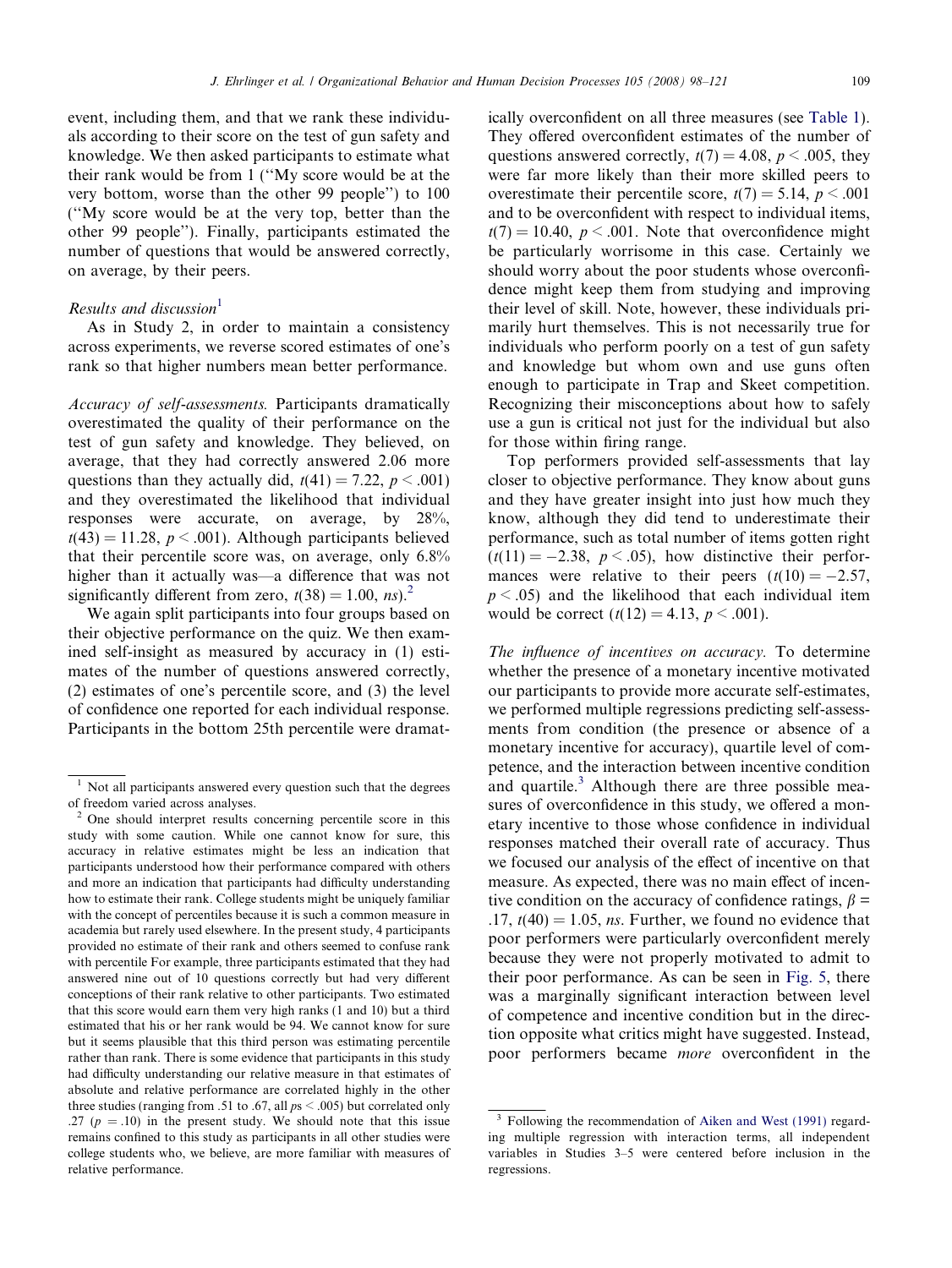<span id="page-12-0"></span>

Fig. 5. Perceived versus actual percentile and raw score as a function of actual performance and incentive condition (Study 3).

presence of a monetary incentive,  $\beta =$  $-.31,$  $t(40) = -1.74, p < .10.$ 

Although participants were explicitly told that they would earn money only if they accurately evaluated whether they had answered individual questions correctly, one might wonder whether this incentive influenced the accuracy of other self-assessment measures. We performed two additional multiple regressions to determine whether monetary incentives influenced accuracy in estimates of the number of questions answered correctly and estimates of one's score relative to other participants at the Trap and Skeet competition. As with confidence in individual questions, the opportunity to win money did not lead to more accurate assessments of one's relative score ( $\beta = .01$ ,  $t(35) = .14$ , ns) or the number of questions answered correctly ( $\beta = -.22$ ,  $t(38) = 1.44$ , ns). Further, we found additional support for the somewhat counterintuitive finding that monetary incentives made poor performers more overconfident, relative to controls. Regression analyses revealed a significant interaction (see Fig. 5) between level of competence and incentive condition on estimates of one's percentile score,  $\beta = -.37$ ,  $t(35) = -2.22$ ,  $p < .05$ , though not on estimates of the number of questions answered correctly,  $\beta = -.21$ ,  $t(38) = -1.35$ , ns.

Summary. Study 3 showed that Trap and Skeet shooters overestimated their performance on a test of gun knowledge and safety even when offered a monetary incentive to be accurate. Further, this study demonstrated that strong overconfidence among the least skilled is not a phenomenon limited to college students evaluating their performance on intellectual tasks. Instead, individuals reflecting upon a hobby in which they possess considerable experience can have rather less than perfect insight into their level of knowledge regarding a central—and critical—feature of that hobby.

## Study 4

In Study 4, a replication and extension of Study 3, we sought to provide a particularly strong test of the hypothesis that error in self-assessment cannot be attributed to a motivation to think well of oneself or to present oneself positively to other people. In this study, we returned to the laboratory and to the domain in which [Kruger and Dunning \(1999\)](#page-22-0) first demonstrated particularly strong overconfidence among those who lack skill—logical ability. A critic might argue that \$5 is not a sufficient incentive to motivate individuals to put aside self-presentational concerns and provide an accurate assessment of one's performance. For this reason, we offered participants up to \$100 if they were able to accurately determine how well they had performed on the test. For college students who, stereotypically, are uniquely familiar with Ramen noodles, we presumed that \$100 would be a strong incentive. To ensure that participants believed they could actually earn this money, the experimenter showed participants a (small) pile of one hundred dollar bills.

## Methods

Participants. Fifty-seven undergraduates participated in exchange for extra credit.

Materials and procedure. All participants completed a 20-item multiple-choice test of Logical Reasoning Ability. As in the previous study, participants indicated how confident they were in each answer by circling a number on a scale anchored by 20% (simply guessing among the five multiple-choice answers) and 100% confident (positive that the answer was correct). After completing the test but before estimating the quality of their performance, participants in the ''incentive'' condition were told that they would receive \$100 if they were exactly correct in their prediction of how many of the 20 logical reasoning questions they had answered correctly. They were told that they would win \$30 if they correctly estimated within 5% of their actual score on the test.

Participants then completed a closing questionnaire similar to that in the previous study in which they estimated their percentile score on the exam, how many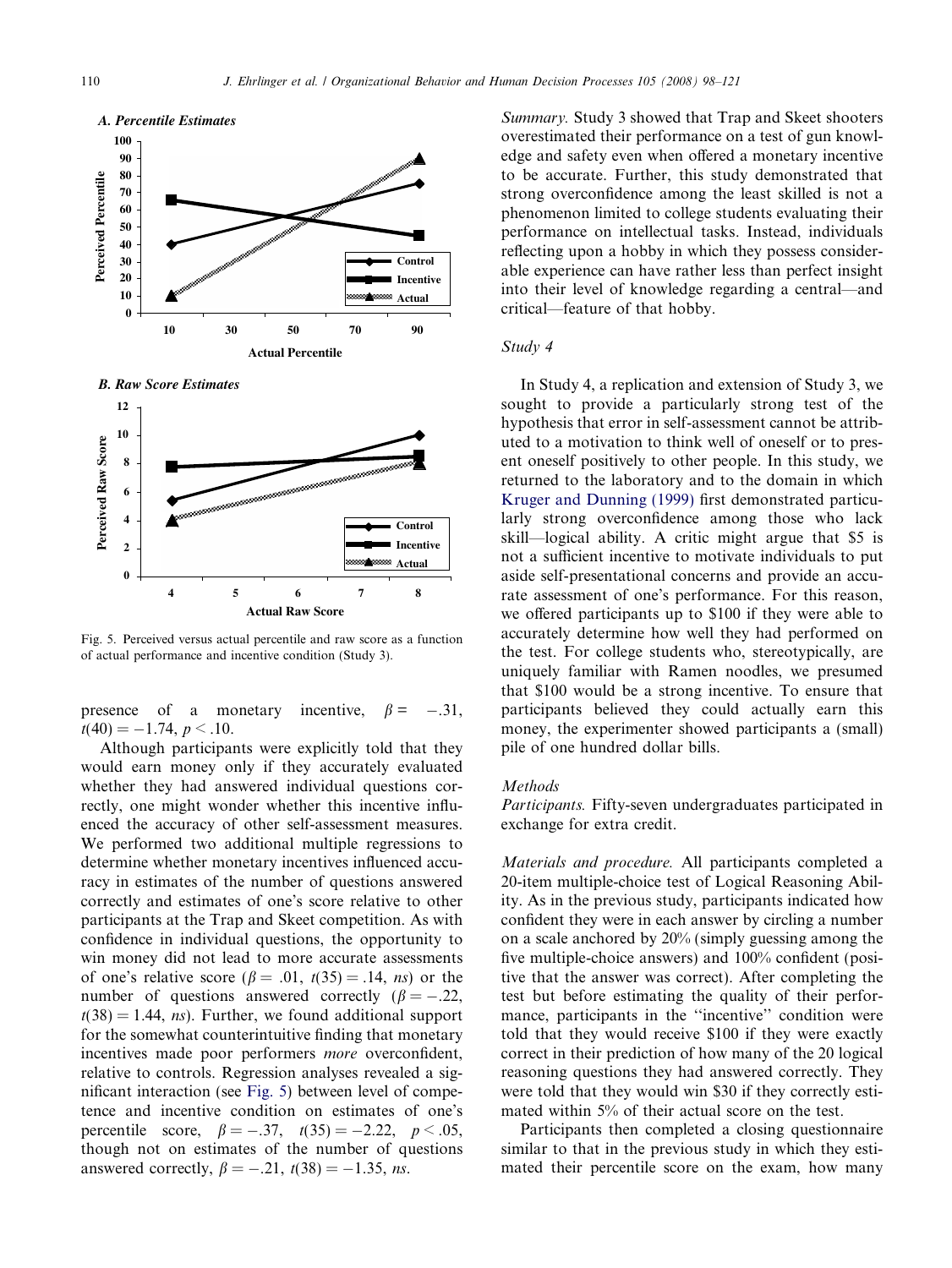of the 10 questions they answered correctly and how many of the questions would be answered correctly on average by their peers.

#### Results and discussion

Accuracy of self-assessments. As in the previous study, we compared participants' confidence to their test performances. Participants estimated that they had correctly answered 1.42 test questions more than they actually did,  $t(56) = 3.11$ ,  $p < .005$ . On average, participants believed their score to be 15.11 percentile points higher than was the case,  $t(56) = 3.92$ ,  $p < .001$ . Participants in the bottom 25% provided the most overconfident estimates of the number of questions answered correctly,  $t(15) = 4.52$ ,  $p < .001$ , and of their percentile score,  $t(15) = 9.47$ ,  $p < .001$ . Participants in the top quartile were again underconfident regarding their percentile score,  $t(8) = -4.6$ ,  $p < .005$  but accurate about the number of questions answered correctly,  $t(8) = -.61$ , *ns* (see [Table 1](#page-7-0)).

Impact of monetary incentives. The primary aim of this study was to offer a very strong incentive to provide accurate estimates. If college students cannot look within themselves and provide an accurate estimate of how well they had performed in order to receive \$100, something other than motivation is likely keeping them from accurate self-assessments. To determine whether this was the case, we conducted multiple regressions predicting self-assessments from quartile level of competence, monetary incentive condition, and the interaction between level of competence and incentive condition. As predicted, even offering \$100 for accuracy did not lead to more accurate estimates of the number of questions answered correctly  $(\beta = -.18, t(53) = -1.31,$ ns) or of one's percentile score  $(\beta = -.09, t(53) = .50,$ ns). Indeed, no students were able to accurately tell us exactly how well they had performed and win the \$100 prize. Only two students were able to come close enough to win the \$25 prize.

But we were interested in whether those who score poorly, in particular, were influenced by the offer of \$100 to be accurate. It is this group, after all, who might be particularly motivated to claim that they have performed better than they actually have. However, the incentive did not differentially affect those performing in the bottom quartile compared to the rest of the sample (see Fig. 6). There was no significant interaction between quartile level of competence and the incentive condition for estimates of the number of questions answered correctly  $(\beta = -.14, t(53) = -.14, ns)$  or for estimates of one's score relative to others ( $\beta = -.04$ ,  $t(53) = -.283, ns$ .

Summary. Study 4 provided further evidence that overconfidence among poor performers is not characterized Fig. 6. Perceived versus actual percentile and raw score a function of actual performance and incentive condition (Study 4).

by an ability to be accurate superceded by the desire to save face or preserve self esteem. The studies in this section suggest that overconfidence is not a result of simply deciding to believe that one has performed well. In the absence of an incentive, it is possible that participants are inaccurate because they have not thought carefully about the question or do not wish to admit how poorly they performed. Were this the case, however, surely they would be more accurate when given the opportunity to win \$100. Instead, this incentive did not lead to accurate self-assessments even among poor performers who might have been most motivated to exaggerate the quality of their performance and who provide self-assessments that are the least accurate.

#### Study 5

We explored the effects of a different type of incentive in order to be sure that overconfidence and, in particular, overconfidence among the unskilled, did not stem from inadequate motivation. In Study 5, we moved from monetary incentives to social ones. People reach more considered and careful judgments when they must justify those judgments to other people—that is, when they are held accountable for their conclusions. This is obvious in its most extreme examples. Executives who have the

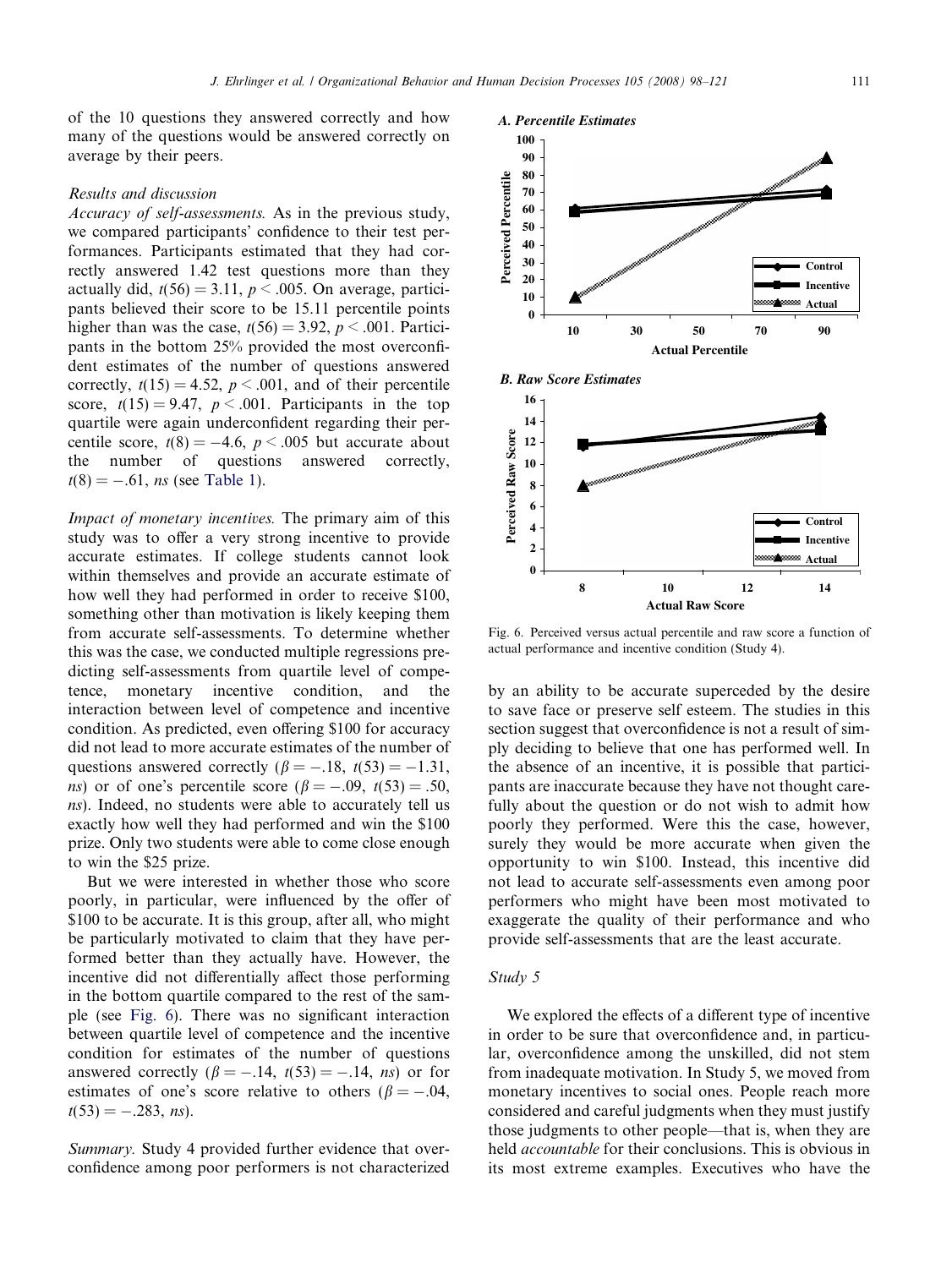success of multi-million dollar deals depending on the accuracy of their judgments are likely to be very careful in way that they might not later that evening, when simply selecting which television show they might most enjoy. Even less extreme forms of accountability, however, have been shown to be very effective in encouraging individuals to increase effort and attention paid to a task and inspiring greater motivation to get the correct answer ([Lerner & Tetlock, 1999; Tetlock, 1983; Tetlock](#page-23-0) [& Kim, 1987\)](#page-23-0). In these studies, for example, researchers have elicited greater attention and less overconfident predictions regarding the personality of other individuals by making participants accountable to the experimenter ([Tetlock & Kim, 1987](#page-23-0)). Similarly, students who anticipate discussing their answers on a general knowledge quiz with a group of their peers show less overconfidence in those answers ([Arkes, Christensen, Lai, &](#page-21-0) [Blumer, 1987](#page-21-0)). In the realm of self-evaluation, recent evidence suggests that making individuals accountable for performance evaluations does indeed lead to less self-enhancing, more accurate estimates of performance ([Sedikides, Berbst, Hardin, & Dardis, 2002\)](#page-23-0).

In this study, we examined whether making individuals accountable for performance assessments made them more accurate. We were particularly interested in whether accountability would influence the confidence estimates of those who are the least skilled, in an attempt to learn whether individuals give over optimistic estimates of performance because they are not sufficiently motivated to know how well they have performed.

We expected to replicate the pattern of confidence shown in past research, whereby those who possess the least logical reasoning skill also make the greater errors in estimation of their performance. We also expected that making individuals accountable for their responses would have minimal, if any, effect on this pattern. We predicted that participants who expected to justify their responses in an interview with the primary researcher would be no more or less accurate when estimating their score than would participants who were not exposed to this measure of accountability.

#### Methods

Participants. Participants were 42 undergraduates who participated in exchange for extra credit in undergraduate psychology courses.

Materials and procedure. Upon arrival in the laboratory, participants were told that they would be asked to complete a test of logical reasoning ability and evaluate the quality of their performance. Participants randomly assigned to the ''accountable'' condition were told that supervising professor would interview each participant for 5–10 min regarding the rationale for his or her answers. This interview was described to ''accountable''

participants within verbal instructions and was also mentioned in the consent form along with a request to give consent for the interview to be audiotaped. Control participants received only information about the test and signed a consent form that made no mention of an interview.

The presence or absence of accountability manipulation described above represents the sole condition difference in the experimental session. Participants completed a test of 10 multiple-choice items taken from a Law School Aptitude test preparation guide ([Orton, 1993\)](#page-23-0). They indicated the best response for each question and then indicated their level of confidence in that response by circling a number on a scale ranging from 20% (purely guessing) to 100% confident (positive that they were correct). After completing the test, participants estimated how many of the 10 questions they had answered correctly and also made a percentile estimate of their performance relative to other Cornell students participating in the experiment (between 1 and 100).

#### Results and discussion

Participants overestimated their percentile score by 20 percentage points on average,  $t(33) = 4.10$ ,  $p < .0005$ ). We did not find evidence that participants overestimated the number of questions answered correctly overall,  $t(34) = .05$ , ns, but we did find this overconfidence among those in the bottom 25th percentile (see [Table 1](#page-7-0)). One-way ANOVAs revealed that those who are least skilled provided the most overconfident estimates both of the number of questions answered correctly,  $t(10) = 3.21$ ,  $p < .01$ , and their percentile score,  $t(10) = 3.21$ ,  $p < 0.01$ . Participants in the top percentile were underconfident with respect to the number of questions answered correctly,  $t(7) = -5.02$ ,  $p < .005$ , and how they scored relative to their peers,  $t(10) = 3.21$ ,  $p < .01$ .

Making participants accountable. The primary goal of this study was to determine whether facing the prospect of having to justify one's self-assessments to an authority figure would reduce the draw of self-enhancement motives and result in greater accuracy. In order to address this issue, we performed multiple regressions predicting assessments of one's percentile score and, separately, estimates of one's raw score from actual performance on the exam (split into four groups), presence or absence of the accountability manipulation, and the interaction between the accountability manipulation and actual performance. This analysis did reveal a marginally significant effect of the accountability manipulation ( $\beta = 1.33$ ,  $t(30) = 1.81$ ,  $p < .10$ ) on assessment of performance but, as with the monetary incentive, in the direction opposite what a critic might argue (see [Fig. 7](#page-15-0)). Participants were marginally more confident in ratings of the number of questions they answered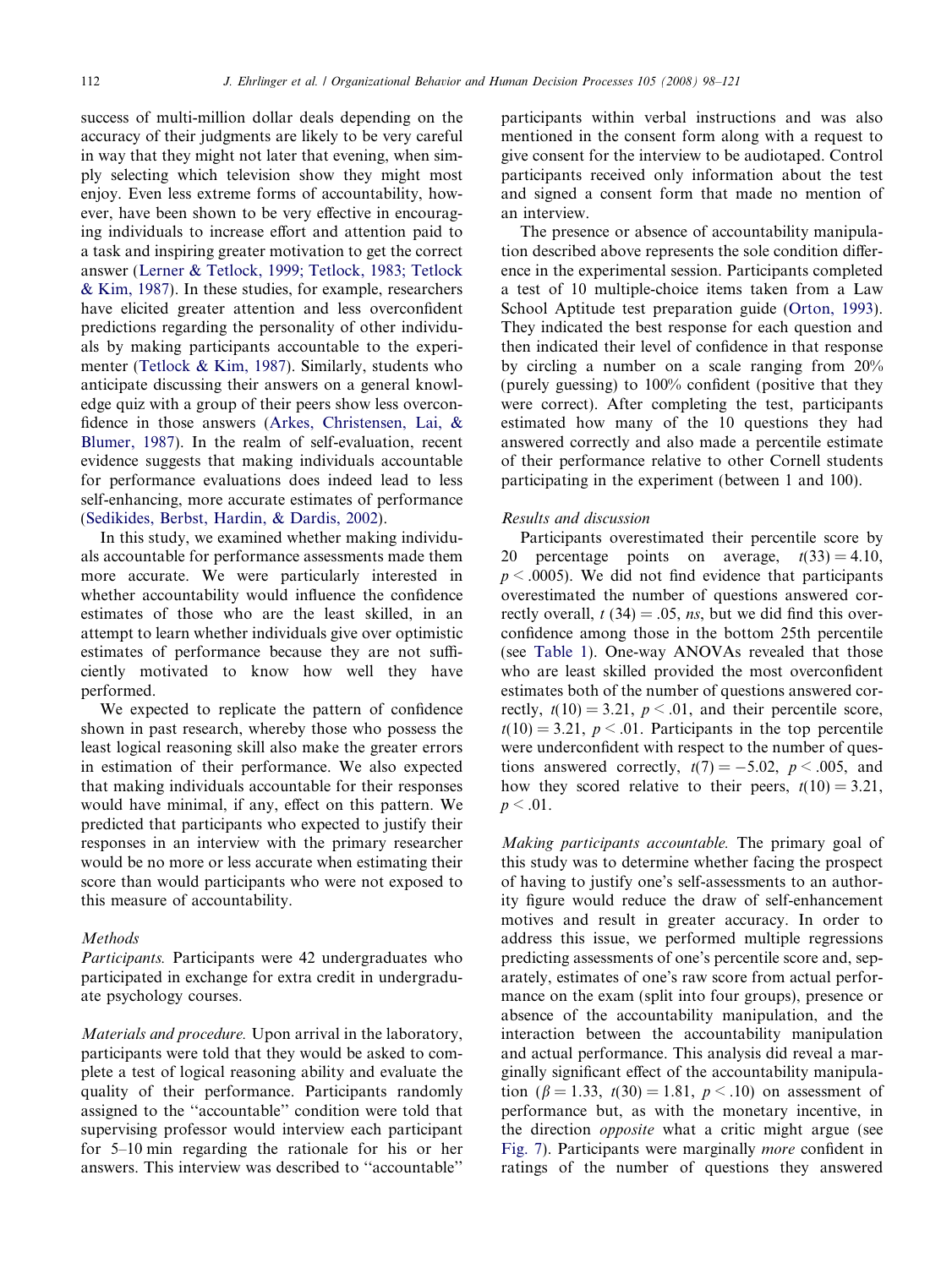<span id="page-15-0"></span>correctly,  $\beta = .38, 5(31) = 2.49, p < .01$ , and in estimates of one's percentile score,  $\beta = .28$ ,  $t(33) = 1.82$ ,  $p < .10$ , when they expected to have to justify those estimates than when they had no such expectation.

Although accountability did not improve the accuracy of performance evaluations overall, one might expect the manipulation to be most effective for those who possess the least skill. It is this group, after all, who might have the greatest motive to self-enhance. There was, however, no support for this conclusion. Our accountability manipulation did not interact with skill level as measured by estimates of the number of questions answered correctly  $(\beta = -.19, t(33)) = -1.23$ , ns). There was an interaction between the manipulation and level of skill for estimates of one's relative score  $(\beta = -.38, t(33) = -2.36, p < .05)$  but not in the direction one might think. Echoing Study 3, if not with intuition, making individual accountable poor performers more rather than less overconfident.

Summary. Study 5 provides evidence that making individuals accountable for their self-assessments, a strong social incentive, did not lead to greater accuracy. Coupled with Studies 3 and 4, this study demonstrates how truly difficult it is to determine one well one has



*B. Raw Score Estimates*



Fig. 7. Perceived versus actual percentile and raw score as a function of actual performance and accountability condition (Study 5).

performed, particularly for those who lack skill and, as a result, lack the ability to distinguish a strong from a weak performance. Even when participants try very hard to accurately assess the quality of their performances, in the presence of strong social and monetary incentives, they are unable to gain any additional insight into their level of knowledge or skill.

Sections 1 and 2 provide evidence that poor performers fail to recognize the inferior quality of their performance even in naturalistic settings—in the classroom, within a debate, and in the gun club. This pattern of overestimation appears consistently across multiple tasks and subject populations, even after controlling for unreliability in the test used. As such, these studies speak against the alternative accounts proposed by [Krueger and Mueller \(2002\)](#page-22-0) and [Burson et al. \(2006\).](#page-22-0)

#### Section 3: Sources of inaccuracy in performance estimates

In this final section, we turn attention to the psychological mechanisms behind poor performers' inability to recognize the deficient nature of their own performance relative to others and top performers to identify the exceptional nature of their own. When poor performers thought they were outperforming a majority of their peers, why were they so mistaken? When top performers failed to recognize how superior their performance was relative to others, why did they fail to recognize this fact?

[Kruger and Dunning \(1999\)](#page-22-0) proposed that different errors underlie the mistaken evaluations made by poor and top performers. For bottom performers, the problem is one of metacognition and self-perception. They argued that poor performers provided inaccurate assessments of how well they have performed relative to their peers because their lack of skill leaves them unable to recognize just how poorly they themselves are doing. That is, their estimates of how well they are doing along absolute performance measures (i.e., how many items they were getting right on a test) are just too high. Misperceptions about the quality of their own performance lead to mistaken estimates along relative measures (e.g., percentile estimates of performance relative to peers). That is, bottom performers believe they are providing a large number of correct answers, and so think they must be doing well relative to their peers. To be sure, bottom performers may also misjudge how well other people perform on average, but the degree to which they overestimate their own raw score nearly guarantees that estimates of their percentile score will be wrong.

For top performers, the underlying mechanism producing biased relative estimates would be different ([Kru](#page-22-0)[ger & Dunning, 1999\)](#page-22-0). Top performers possess more accurate impressions of how they themselves are doing on a test—but they misjudge their peers' performances.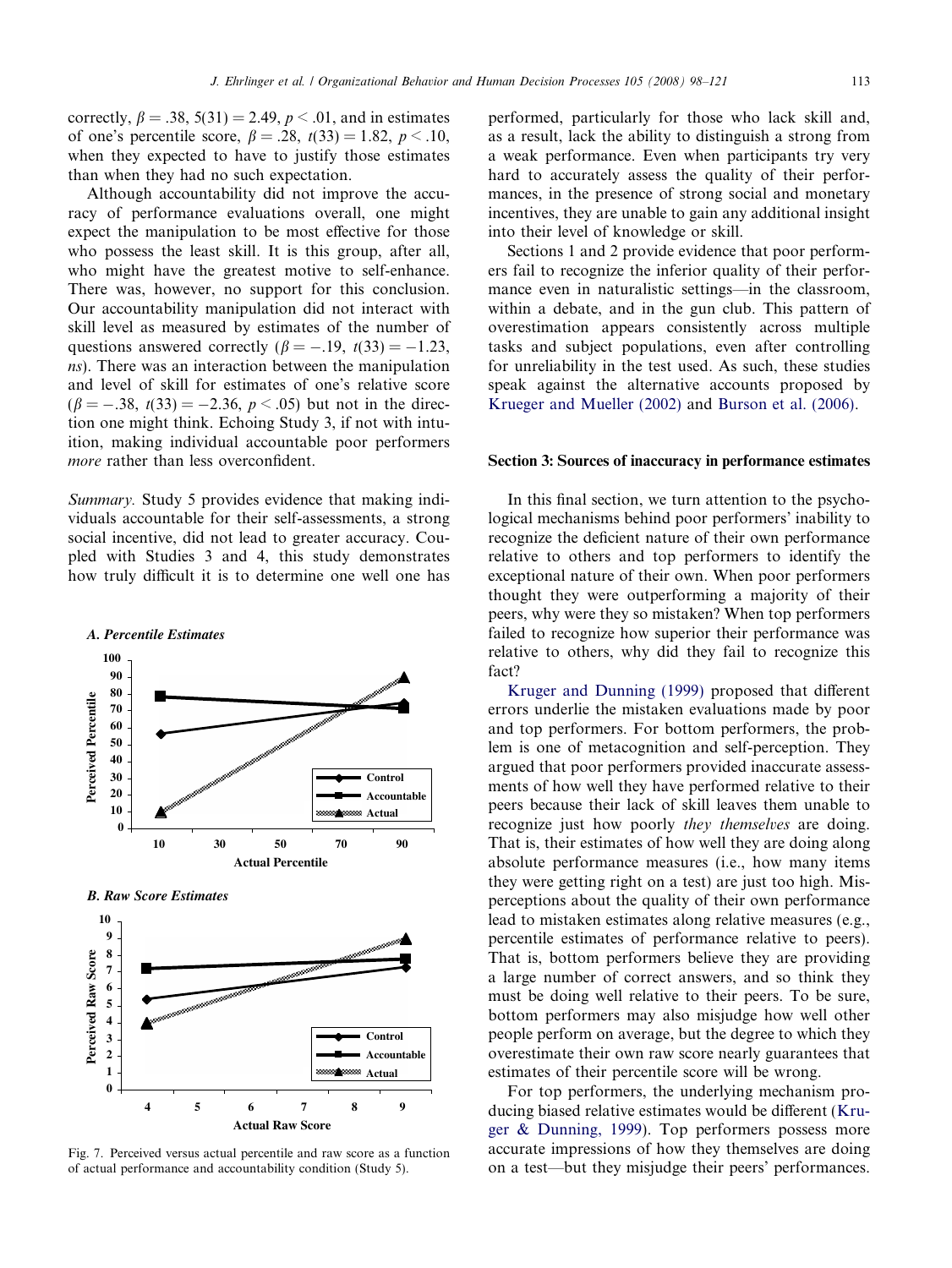Because they do well on tests, they presumed that others do well, too. That leads them to be relatively accurate on their estimates along absolute measures of performance (e.g., how many items they answered corrected). However, they overestimate how well their peers do along the same absolute performance measures. As a result, top performers underestimate how well they are doing relative to their peers.

Thus, according to [Kruger and Dunning \(1999\)](#page-22-0), poor performers provide inaccurate percentile estimates primarily because they are wrong about their own performance; top performers provide inaccurate estimates because they are wrong about other people. This account makes predictions that can be addressed statistically. Different predictions can be made about bottom and top performers based on whether they ''became more knowledgeable'' (through statistical correction) about their own performance versus that of their peers. Giving bottom performers knowledge of their own performance along absolute dimensions should go a long way toward correcting their mistaken views of how they are doing relative to their peers. Giving top performers similar information about their own performance might lead them to correct their relative estimates (for people are rarely perfect in assessing their performance), but the improvement should not be as dramatic as it is for bottom performers. Correcting misperceptions of peers should lead top performers to more accurate relative estimates because these misperceptions lead them to be underconfident. However, the same knowledge for bottom performers should not have as obvious an impact on their accuracy of their relative judgments.

We tested these predictions in Section 3 by performing a statistical ''what if'' exercise. In the first part of this exercise, we looked at data we had from several studies in which we had asked participants to estimate both their raw score on a test as well as the raw score of the average person taking the test. For each study, we calculated via regression analysis how much weight participants gave to those two raw score estimates when estimating how well they performed relative to others. Armed with the resulting regression equation, we then began the what-if phase of the analysis, borrowing a technique called counterfactual regression analysis. This technique, commonly found in sociological and economic research ([Winship & Morgan, 1999\)](#page-23-0), is used to answer such questions as whether a teenager would have gained in IQ had he or she stayed in school one more year ([Winship & Korenman, 1997](#page-23-0)), or whether parochial schools are superior to public ones [\(Morgan,](#page-23-0) [2001\)](#page-23-0).

In this analysis, we asked what each participants' percentile ranking would have been had we replaced their raw score estimates with their actual raw score, given the weight participants gave self and other scores when making relative estimates? What if, instead, we replaced their estimate of the average raw score obtained by their peers with the actual average? By examining the degree to which assessments become more accurate through these statistical corrections, we can learn about the degree to which misperceptions of the self versus misperceptions of others lead relative estimates astray.

## Methods

#### Studies included in the meta-analysis

Studies were included in the meta-analysis if they did not involve any experimental manipulation and if they included the three estimates needed to conduct the analysis. To be included, participants in these studies must have provided percentile estimates of the degree to which participants possessed the relevant ability (e.g., logic) being tested relative to their peers, as well as percentile estimates of their test performance. We also required that they estimated their raw score (the number of questions answered correctly) as well as the raw score of the ''average'' student in the study. The four studies that met these criteria were [Kruger and Dunning](#page-22-0) [\(1999, Study 2\)](#page-22-0), in which 45 participants completed a 20-item test on logical reasoning ability; Kruger and Dunning (Study 3), in which 84 participants completed a 20-item grammar test; Kruger and Dunning (Study 4), in which 140 participants confronted a 10-item logic test; and Study 1 from this manuscript, in which 122 participants completed a mid-term exam in a large-lecture psychology course. Details about the studies from Kruger and Dunning can be found in the original article.

# Results and discussion

Analyses focused on three separate issues. First, how accurate were estimates of one's own raw score and of the raw score achieved on average by participants? Second, to what degree did people rely upon perceptions of their own and of the average raw score when estimating how they performed, and the degree to which they possessed the relevant skill, compared with other participants. Finally, how accurate would percentile estimates be if participants knew, rather than having to guess, their exact raw score or, separately, exactly how participants scored on average.

#### Errors in estimates of own and others' raw score

As expected, participants in the bottom and top performance quartile in each study were inaccurate both with respect to their own raw score and that of others. Across the four studies, bottom performers thought they had answered roughly 66% of the items correctly, on average, whereas they answered to only 33% of the items correctly,  $Z = 8.12$ ,  $p < .0001$  (see [Table 2](#page-17-0)). Top per-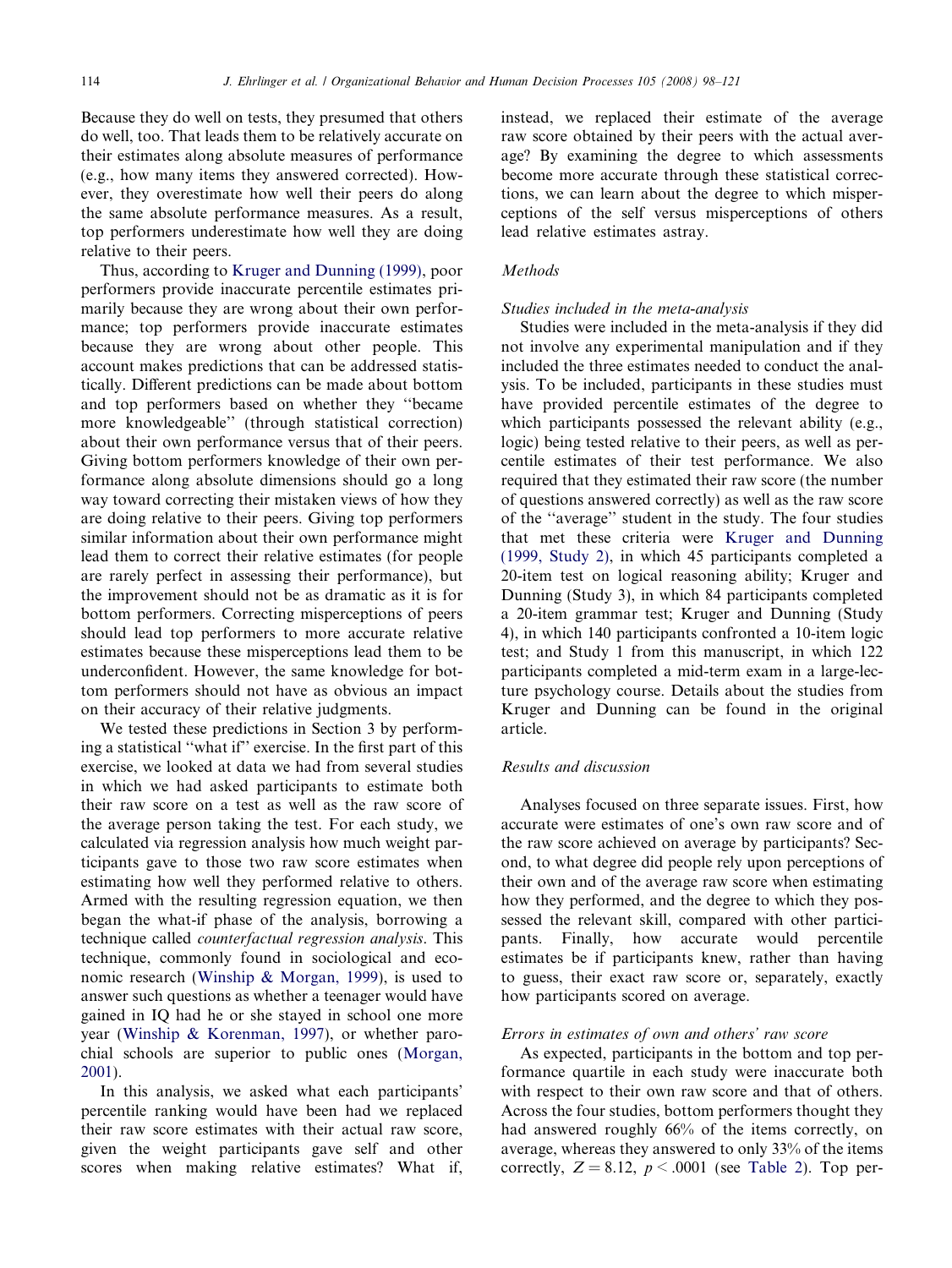| Study    | Bottom performer estimates |       |        |      | Top performer estimates | Average performance |      |
|----------|----------------------------|-------|--------|------|-------------------------|---------------------|------|
|          | Self                       | Other | Actual | Self | Other                   | Actual              |      |
| Logic I  | 70.9                       | 72.7  | 48.2   | 70.0 | 63.7                    | 79.6                | 64.7 |
| Grammar  | 64.7                       | 68.8  | 45.9   | 84.7 | 77.2                    | 82.1                | 66.4 |
| Logic II | 55.3                       | 62.7  | 3.2    | 88.9 | 73.9                    | 100.0               | 49.1 |
| Exam     | 76.0                       | 77.6  | 55.5   | 82.3 | 78.8                    | 87.0                | 71.2 |
| Overall  | 65.7                       | 69.9  | 33.3   | 83.1 | 74.4                    | 89.0                | 61.2 |

Bottom and top performers' average actual score, estimated raw score and estimates of the average raw score achieved by other participants

Note. Raw scores are expressed as a percentage of total score possible in each study.

formers also misestimated their performances, but much less dramatically, underestimating their objective performances by roughly  $6\%$  across the studies,  $Z = -3.34$ ,  $p < .0001$ . Perceptions of the average score were also inaccurate, with both top ( $Z = 6.33$ ,  $p < .0001$ ) and bottom performers  $(Z = 4.78, p < .0001)$  overestimating how well the average other would do. Consistent with [Kruger and Dunning's \(1999\)](#page-22-0) claim that top performers mistakenly believe that others find the test very easy, they overestimated the average score of their peers significantly more than did their bottom performing peers (mean overestimation  $= 13\%$  and  $8\%$ , respectively),  $Z = 2.31, p \leq .05.$ 

<span id="page-17-0"></span>Table 2

# Weight given to own and others' score in percentile estimates

In order to determine the degree to which participants attended to perceptions of their own and the average score, we first converted these scores to a common metric. The number of test items differed across studies so each estimate was converted into estimated percent correct. Next, for each study, we performed two multiple regressions in which we predicted participants' percentile estimates of their general level of ability and, separately, their test performance from estimates of their own raw score and of the average score attained by their peers. We noted the unstandardized regression weights for estimates of one's own and of the average score from each regression as well as the relevant constants. As can be seen in [Table 3](#page-18-0), participants gave greater weight to their own raw score but also attended to perceptions of the average other's score when estimating both their level of ability  $(b = .84, Z = 10.21, p < .001$  for one's own score and  $b = -.42$ ,  $Z = 5.66$ ,  $p < .001$  for the average score) and their test performance (collapsing across studies,  $b = 1.00$ ,  $Z = 13.58$ ,  $p < .001$  for one's own score and  $b = -.56$ ,  $Z = 7.55$ ,  $p < .001$  for the average score) relative to other participants.

# Impact of correcting for errors in own and other raw score estimates

Our final analysis provides a window into the source of inaccurate beliefs regarding one's performance relative to peers. How would correcting notions of one's own and, separately, of one's peers raw score impact estimates of percentile score? To conduct this analysis, we created a multiple regression equation for each study using the unstandardized regression weights shown in [Table 3](#page-18-0) and their accompanying constants. Within each study, we then characterized each individual participant (i)s observed percentile estimate as:

| Measured   |                                | Estimate of |  | Estimate of                                  |  |
|------------|--------------------------------|-------------|--|----------------------------------------------|--|
| Percentile | $=$ Constant + $B_1 x$ Own Raw |             |  | + $B_2 x$ Average Other + Error <sub>i</sub> |  |
| Estimate,  |                                | $Score_i$   |  | Raw Score                                    |  |

We have collected participants' estimates of their percentile scores, their own raw scores and their estimate of the average raw score. From the resulting regressions, we have attained  $B_1$  and  $B_2$  (shown in [Table 3\)](#page-18-0) and corresponding constants. Thus, the only unknown value is the component of each participants' percentile estimate namely, the statistical error—not captured by their raw score estimates for the self and the average. We can use the above equation to solve for the error value for each participant. For example, imagine a participant who estimated that she had answered 80% of the questions correctly, that this score placed her in the 75th percentile in terms of test performance and that her peers answered 60% of the questions correctly on average. We could solve for this participant's error term using:

error = 75 - constant -  $(B_1 * 80) - (B_2 * 60)$ 

(replacing the constants,  $B_1$  and  $B_2$ , with the relevant values from the study in which she participated). This will leave us with two equations for each participant, equations that perfectly describe that participant's estimates of percentile scores as a function of that person's estimate of their own score, estimate of the average person's score, and several other known values (the slopes, constant, and error term). By correcting raw score estimates within these equations, we can learn how erroneous perceptions of one's own raw score and of the average raw score lead these percentile estimates astray.

First, we were interested in the degree to which mispredicting one's own raw score contributes to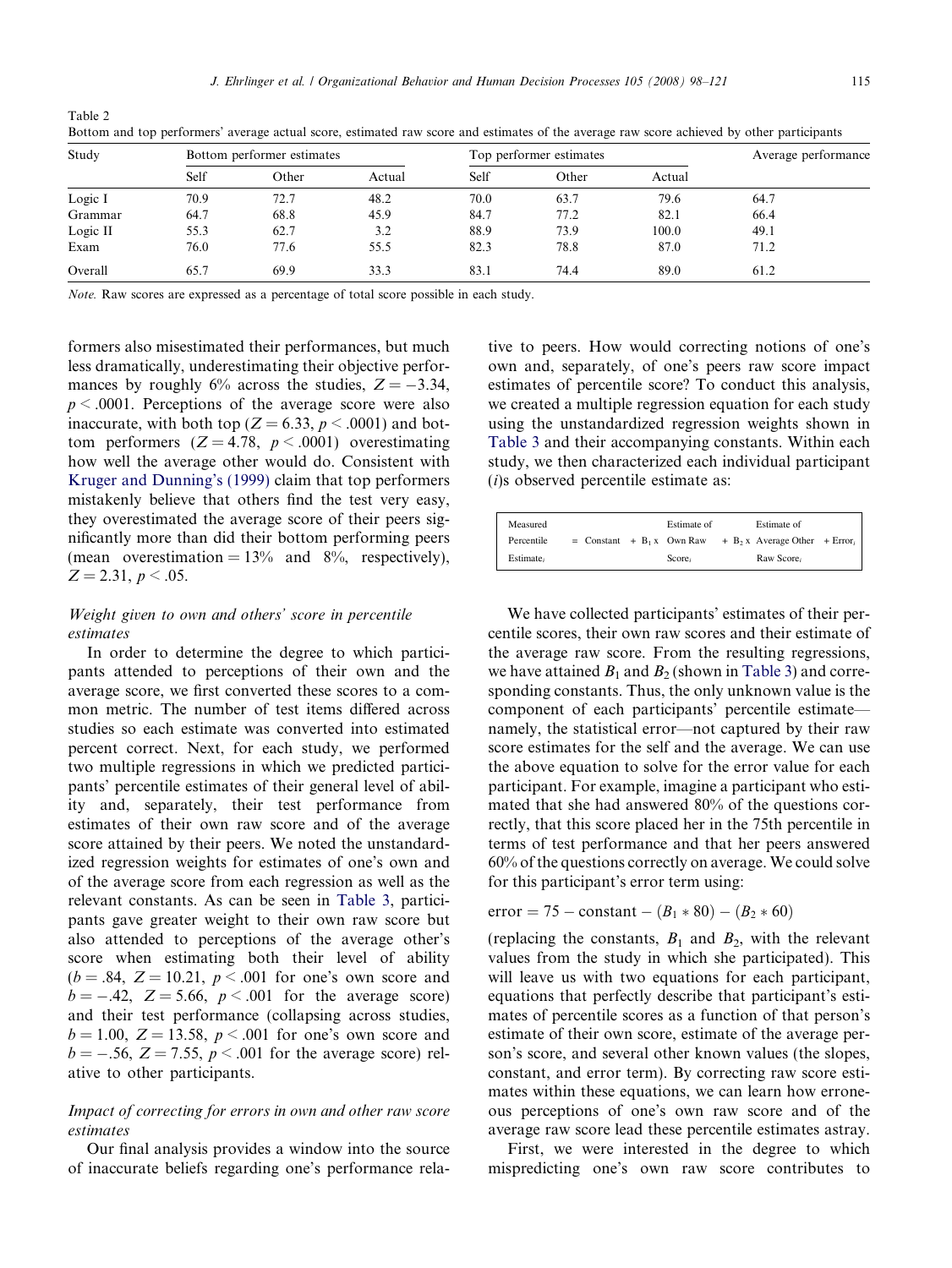<span id="page-18-0"></span>Table 3

Unstandardized regression weights indicating the strength of the relationship between estimates of one's own raw score for self and the average raw score achieved by others, shown for percentile rankings of both ability level and test performance

| Study          |      | Ability: $B$ for | Performance: $B$ for |               |  |
|----------------|------|------------------|----------------------|---------------|--|
|                | Self | Average other    | Self                 | Average other |  |
| Logic Study I  | .56  | $-.17$           | .98                  | $-.39$        |  |
| Grammar Study  | .83  | $-.39$           | .96                  | $-.58$        |  |
| Logic Study II | .85  | $-.33$           | .79                  | $-.43$        |  |
| Exam Study     | .93  | $-.63$           | 1.26                 | $-77$         |  |
| Overall        | .84  | $-42$            | 1.00                 | - 56          |  |

misperceptions of one's performance relative to others. To do this, we simply replaced estimates of one's raw score with the actual raw score in the equations for each person. Imagine that our example participant from the last paragraph actually answered 50% of the questions correctly. We would replace her estimated raw score (80) with this actual score (50) in order to determine how she might have estimated her percentile score, had she known that she had answered only 50% of the questions correctly. Thus, the percentile estimate corrected for her own raw score would be:

percentile estimate<sub>(corrected for self)</sub>

 $=$  constant  $+(B_1 * 50) + (B_2 * 60) +$  error

We followed this procedure for each participant in order to compute percentile estimates of both their level of ability and of their test performance relative to peers they were corrected for misperceptions of their own score.

We then conducted a similar analysis in order to determine how percentile estimates were affected by misperceptions of how participants perform on average. To do this, we returned to the equations for each individual, leaving their estimated raw score alone but replacing their estimates of the raw score achieved on average with the actual value in that study. If the average participant in our sample participant's experiment answered 70% of the questions correctly her correct percentile score would be:

percentile estimate<sub>(corrected for other)</sub>

$$
= constant + (B_1 * 80) + (B_2 * 70) + error
$$

From these computations, we could see how much percentile estimates would be corrected if participants had accurate conceptions of their own raw score and of the raw score of others, independently. The clearest way to explore these corrections is to examine bottom and top performers separately.

#### Bottom performers

Table 4 depicts the estimates of how bottom performers would have assessed their percentile score if they had known their own raw scores and, separately, if they had known the actual average score. As seen in the table, on average, bottom performers would have provided much more accurate percentile estimates of ability and performance had they known their actual raw score. In the actual studies, bottom performers tended to rate their ability and performance at roughly the 60th percentile. Correcting these estimates for errors about the self suggests that bottom performers, on average, would have rated their ability at the 37th percentile and their test performance at the 28th had they known their true raw score—estimates that would have been significantly more accurate, both  $Z_s > 8$ . It is worth noting that these corrected estimates are still quite overconfident. Certainly there are factors that introduce error into selfassessments made by poor performers as well as their more skilled peers and that are not accounted for in the present analysis (for review, see [Dunning, 2005\)](#page-22-0). Still, simply correcting for the estimates that poor performers make about their own score brings estimates of their percentile score far closer to their reality.

Curiously, correcting for errors about the average other would have made bottom performers less, not more, accurate in their percentile estimates. For ability ratings, percentile estimates would have risen approximately 6 percentile points if bottom performers were given this information—a revision going in the wrong direction; for test performance ratings, the increase would have been almost 5 percentile points, both  $Zs > 5$ . This increased error, it appears, comes from the fact that bottom performers tended to overestimate how well their peers on average performed (as noted above), although not as much as did their top performing counterparts. Correcting this overestima-

Table 4

Bottom performers' percentile estimates both in their original form and corrected for errors in estimates of the self or the average score achieved by others

| Study    | Ability estimates corrected for |       |             | Performance estimates corrected for | Actual |             |      |
|----------|---------------------------------|-------|-------------|-------------------------------------|--------|-------------|------|
|          | Self                            | Other | Uncorrected | Self                                | Other  | Uncorrected |      |
| Logic I  | 54.9                            | 69.0  | 67.6        | 39.9                                | 66.0   | 62.3        | 12.2 |
| Grammar  | 51.1                            | 67.7  | 66.8        | 42.3                                | 61.9   | 60.5        | 10.1 |
| Logic II | 19.6                            | 63.8  | 54.9        | 11.5                                | 59.0   | 52.8        | 13.2 |
| Exam     | 44.2                            | 67.3  | 62.2        | 35.5                                | 66.2   | 61.2        | 14.9 |
| Overall  | 37.3                            | 66.2  | 60.8        | 28.1                                | 62.7   | 58.0        | 13.1 |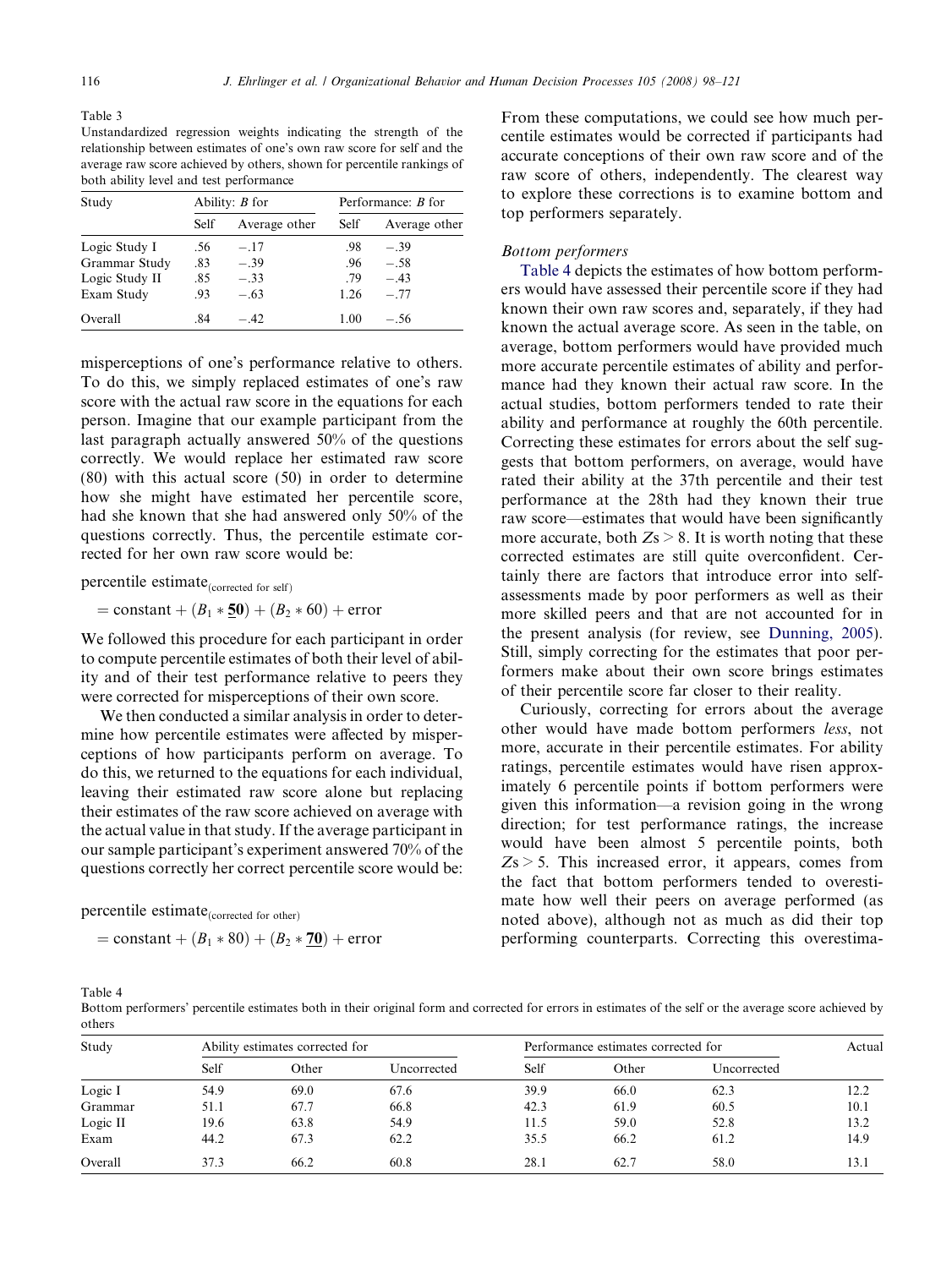tion in estimates of others had the effect of exacerbating overestimation of how well the self did relative to others.

#### Top performers

Table 5 depicts the results of a similar counterfactual regression analysis for top performers. In contrast to the results for bottom performers, top performers misestimate their percentile score, in part, because they overestimate how well others have performed. Across the four studies, top performers tended to rate both their ability and their performance in roughly the 74th percentile when their performance was actually in the 88th, on average. Correcting for errors in self-estimates reduced this discrepancy by approximately 4 percentile points for ability and over 5 points for test performance,  $Zs > 3$ . However, correcting for erroneous impressions of the average persons' performance would also have produced significant reductions in error. Percentile estimates of ability would have risen by over 5 percentile points; estimates of test performance would have increased by nearly 7 points,  $Z_s > 6$ .

## Summary

In sum, a comparison of bottom and top performers via a counterfactual regression analysis suggested that a different pattern of errors underlie the misestimates that each provides when estimating their relative performance. For bottom performers, correcting for errors in their estimates of their own raw score would bring them much closer to an accurate impression of their actual percentile ranking. Correcting for errors about others would make their percentile estimates less accurate, not more. Thus, poor performers are overconfident in estimates of how well they performed relative to others because they have little insight into the quality of their own performance. Their estimates are flawed because of misconceptions about their own performance, rather than misconceptions about the performances of others.

For top performers, the pattern is different. Counterfactual regression analyses suggest that top performers' mistakenly modest relative estimates were produced by erroneous impressions of both their own objective performance and that of their peers. Correcting for either of these misconceptions resulted in more accurate percentile estimates. It is not surprising that there would be at least some error in even top performer's perceptions of their own score and that this error would predict error in relative estimates. However, more interesting, is that top performers offer particularly overoptimistic estimates of their peers' objective performance on the test and that this overoptimism produces undue modesty in their relative estimates.

## General discussion

As Bertrand Russell so sagely noted in the quotation that opens this manuscript, the confidence people hold is often not matched by their actual achievement. Understanding why confidence and competence so rarely match has been an enduring interest in cognitive, social, personality, organizational, and clinical psychology (for reviews, see [Dunning, 2005; Dunning et al., 2004; Lich](#page-22-0)[tenstein, Fischhoff, & Phillips, 1982\)](#page-22-0).

In this manuscript, we examined the relationship between self-insight and level of competence. In all, we considered three explanations for the dramatic overconfidence seen among the unskilled—(a) that it is merely a statistical or methodological artifact, (b) that it stems from insufficient motivation to be accurate and (c) that it stems from a true inability to distinguish weak from strong performance. The studies described herein are most consistent with [Kruger and Dunning's \(1999\)](#page-22-0) explanation, that a lack of skill leaves individuals both performing poorly and unable to recognize their poor performances.

We found that overestimation among poor performers emerged across a variety of tasks and in real world settings (Section 1). In Study 1, for example, students performing poorly on a class exam reported that they had outperformed a majority of their peers. In Study 2, poor performers in a college debate tournament overestimated the number of matches they were winning by 167%. We also found that overestimation among the unskilled did not depend on the measure used. [Burson](#page-22-0)

Table 5

Top performers' percentile estimates both in their original form and corrected for errors in estimates of the self or the average score achieved by others

| Study    | Ability estimates corrected for |       |             | Performance estimates corrected for | Actual |             |      |
|----------|---------------------------------|-------|-------------|-------------------------------------|--------|-------------|------|
|          | Self                            | Other | Uncorrected | Self                                | Other  | Uncorrected |      |
| Logic I  | 79.6                            | 74.1  | 74.2        | 78.2                                | 68.3   | 68.8        | 85.6 |
| Grammar  | 69.4                            | 75.8  | 71.6        | 67.0                                | 75.8   | 69.5        | 88.7 |
| Logic II | 83.5                            | 88.6  | 76.0        | 88.0                                | 90.3   | 79.2        | 90.0 |
| Exam     | 78.0                            | 78.5  | 73.7        | 79.3                                | 79.2   | 73.3        | 87.0 |
| Overall  | 78.1                            | 79.2  | 74.0        | 79.3                                | 80.4   | 73.7        | 88.1 |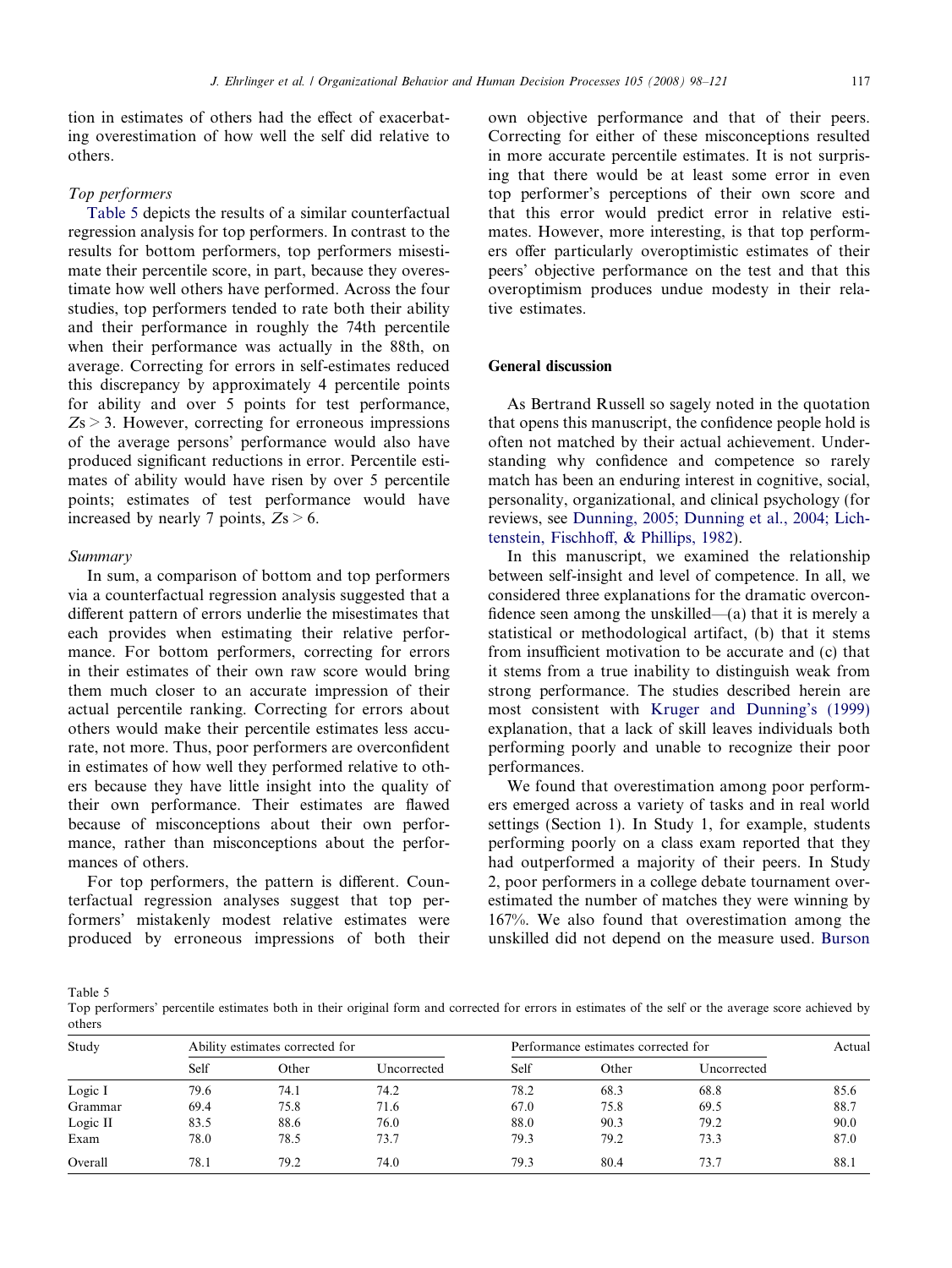[et al. \(2006\)](#page-22-0) argued that what appeared to be lesser selfinsight among the incompetent had more to do with task difficulty coupled with the use of relative measures. If, instead, [Kruger and Dunning \(1999\)](#page-22-0) were right that a lack of skill creates an inability to evaluate one's performance, poor performers should make erroneous estimates of absolute as well as relative performance and on difficult as well as easy tasks. We found support for these conclusions. Within the five studies in this manuscript, poor performers offered overconfident assessments of their absolute performance (e.g., raw score on test; judge's rating on debate performance) as well as ones of relative performance on a range of challenging real world tasks.

Further, this pattern of overestimation cannot be attributed to a mere statistical artifact, as suggested by [Krueger and Mueller \(2002\),](#page-22-0) based on notions of statistical reliability and measurement error. We estimated the level of reliability our performance measures possessed in two different ways (test–retest reliability in Study 1 and internal consistency in Study 2). After correcting for imperfections in reliability in both studies, we found that the magnitude of misestimates by bottom and top performance were reduced slightly, but that the misestimates that each group provided were still left largely intact.

We also provided evidence against the possibility that overestimation among poor performers is a product of insufficient motivation to provide accurate assessments. Poor performers overestimate their performances even when given strong incentives for accuracy (Section 2). In Study 3, giving gun owners a \$5 incentive to accurately judge how well they completed an exam on firearm use and safety did not improve even the dramatically overconfident estimates made by poor performers. Offering up to \$100 in Study 4 for an accurate estimate of performance on a logic test did not to prompt participants, including poor performers, toward accuracy. In Study 5, we replaced a monetary incentive with a social one—having to justify one's self-assessment to another person—and, again, found no improvement in the accuracy with which people judged their performances.

Along the way, the studies comprising Sections 1 and 2 also replicated a pattern of underestimation among top performers. Whenever top performers were asked to rate their skill and accomplishment along a percentile scale—thus comparing their performance in general against those of their peers—top performers tended to underestimate their performances (Studies 1, 3, 4, and 5). However, when other measures of assessment were examined, the picture proved to be more mixed. In Study 1, top performers slightly underestimated their raw score on an exam, a pattern replicated in Studies 3, 4, and 5. But in Study 2, top performers in a debate tournament did not consistently underrate their performances. This lack of consistency across measures, we argue, is tied to the type of measure used, and is consistent with the analysis of [Kruger and Dunning \(1999\)](#page-22-0). When assessing the quality of their performance in comparison to peers, top performers should underestimate their performances because they overestimate how well their peers are doing ([Hodges et al., 2001; Kruger &](#page-22-0) [Dunning, 1999,](#page-22-0) Study 3). However, on absolute measures that merely require an assessment of self-performance, top performers should be largely accurate and show no directional bias toward over- or underestimation. The mixed results we obtained on absolute measures across the studies are consistent with this inference.

In Section 3, we directly examined [Kruger and](#page-22-0) [Dunning's \(1999\)](#page-22-0) claim that error in relative estimates made by the unskilled stems from an inability to evaluate the quality of their own performance while error top performers' estimates is also related to a misperception of how well others perform. Counterfactual regression analyses (e.g., Winship and Morgan, 1999) revealed that poor performers would have provided much less optimistic, more accurate percentile scores had known just how low their raw scores had been. Correcting for their misperceptions of how others performed, however, did not improve accuracy in their self-assessments. These analyses suggested that estimates made by top performers, in contrast, are led astray by misperceptions of others. Correcting their slight underestimates of their raw score performance would, of course, have led to more accurate estimates of relative performance. However, correcting misperceptions regarding their peers' performance would have produced an equally large improvement in accuracy.

## Concluding remarks

Taken together, these findings reaffirm the notion that poor performers show little insight into the depth of their deficiencies relative to their peers. They tend to think they are doing just fine relative to their peers when, in fact, they are at the bottom of the performance distribution. By now, this phenomenon has been demonstrated even for everyday tasks, about which individuals have likely received substantial feedback regarding their level of knowledge and skill. College students have, through out their education, received feedback on their grammatical and logical skills, the domains in which poor metacognitive ability among the unskilled was first demonstrated [\(Kruger & Dunning's, 1999\)](#page-22-0). Similarly, medical lab technicians do not recognize when they are performing poorly on a test of the skills they use in the lab every day ([Haun et al., 2000\)](#page-22-0). In this manuscript, we asked college students to assess how well they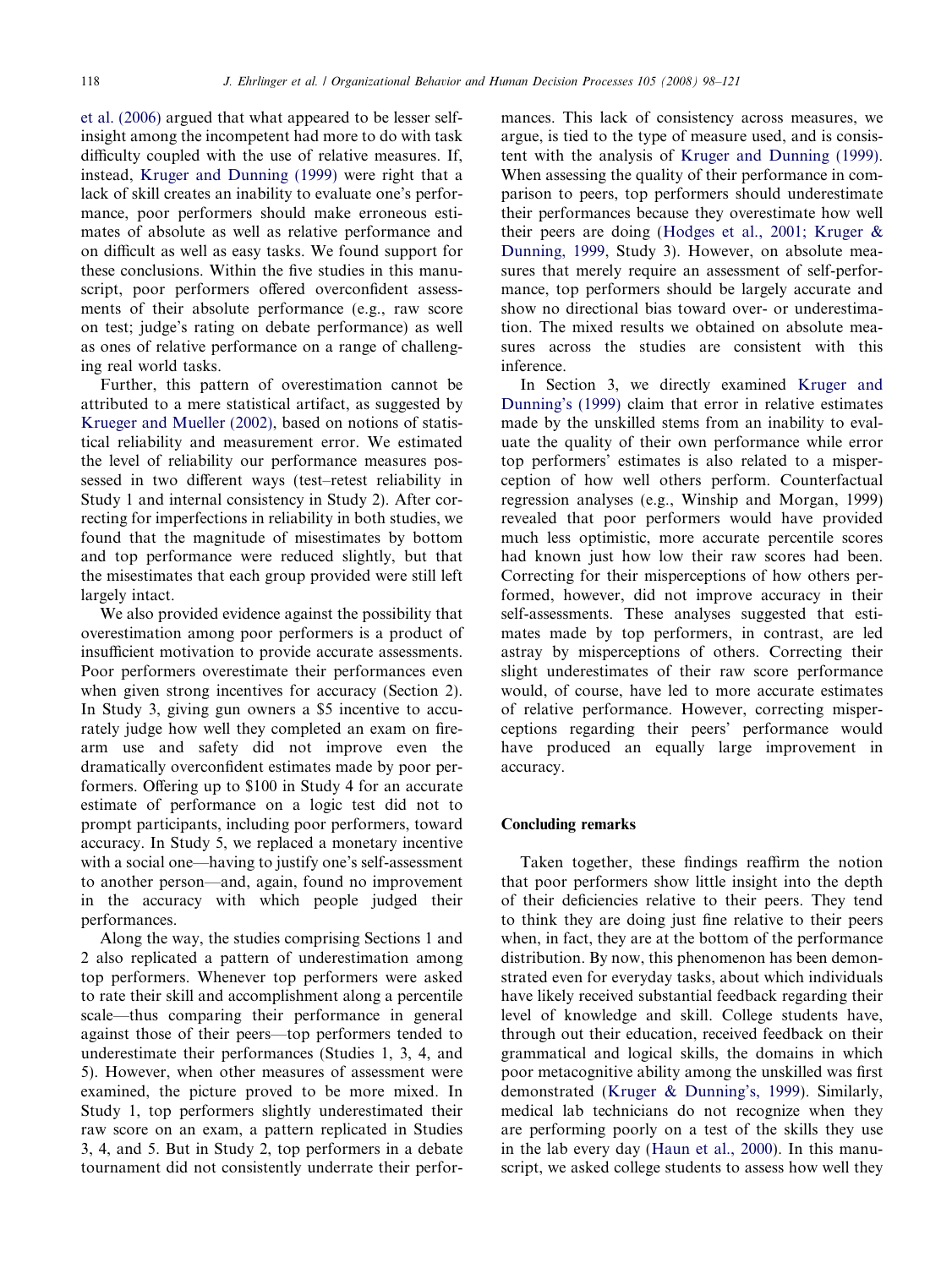<span id="page-21-0"></span>had done on a course exam and experienced debaters whether they were winning matches. Yet, in each of these familiar circumstances, poor performing participants did not seem to know how poorly they were doing.

Part of why the dramatic overestimation demonstrated by poor performers is so fascinating is precisely because they show dramatic overconfidence on tasks about which they have likely received substantial feedback in the past. While this issue is beyond the scope of the present manuscript, we remain fascinated by the question of why it is that poor performers do not give accurate performance evaluations on familiar tasks. It seems that poor performers do not learn from feedback suggesting a need to improve. [Hacker, Bol, Horgan, and](#page-22-0) [Rakow \(2000\)](#page-22-0) provided direct evidence for this failure to learn from feedback when they tracked students during a semester-long class. As time went on, good students became more accurate in predicting how they would do on future exams. The poorest performers did not showing no recognition, despite clear and repeated feedback, that they were doing badly. As a consequence, they continued to provide overly optimistic predictions about how well they would do in future tests. We hope that future research might shed light on the motivational and cognitive contributors to this failure to update predictions in the light of negative feedback on past performances.

If one cannot rely on life experience to teach people about their deficits, how are people to gain self-insight? While this seems a difficult task, there are clues in the psychological literature that suggest strategies for gaining self-insight. If a lack of skill leads to an inability to evaluate the quality of one's performances, one means of improving metacognitive ability—and thus self-insight—is to improve one's level of skill. [Kruger](#page-22-0) [and Dunning \(1999\)](#page-22-0) found that training students in logic did, indeed, improve their ability to distinguish correct from incorrect answers and, concurrently, improved the quality of their performances. We might than encourage greater self-insight just by encouraging learning.

Surely, we cannot expect individuals to gain some level of competence in all areas just so that they may better understand their strengths and weaknesses. However, it is quite possible to encourage a mindset that leads to greater excitement about learning and, by extension greater self-insight. Dweck and colleagues find that encouraging beliefs in the malleability of traits leads to a host of behaviors that might contribute to more accurate perceptions of one's abilities (for review, see [Dweck, 1999](#page-22-0)). This approach might lead to more accurate self-assessment for the same reason that [Kruger and Dunning's \(1999\)](#page-22-0) training in logic was effective—by improving people's level of skill. School children who are taught that intelligence is malleable get more excited about learning, become more motivated in the classroom and achieve better grades ([Blackwell, Trzesniewski, & Dweck,](#page-22-0) [2007](#page-22-0)). Thus, teaching individuals that intelligence is malleable might lead to more accurate self-assessments because this measure leads to an improvement of knowledge and skill that, in and of itself, promotes greater self-insight.

In addition, teaching individuals that traits and, in particular, intelligence is malleable also leads to a greater openness to challenging new tasks [\(Dweck &](#page-22-0) [Leggett, 1988; Hong, Chiu, Lin, Wan, & Dweck,](#page-22-0) [1999](#page-22-0)). Experience with a variety of tasks is likely to provide individuals with extensive feedback from which they may garner information about their abilities. Perhaps not surprisingly, then, recent research reveals that individuals who hold a view that intelligence is malleable make far more accurate assessments of the quality of their performance than do those who believe intelligence to be fixed [\(Ehrlinger & Dweck, 2007\)](#page-22-0). Often those with a malleable view of intelligence are not at all overconfident on tasks that inspire dramatic overconfidence in those with a fixed view of the trait. Further, teaching individuals about the malleability of intelligence results in less overconfident assessments of performance [\(Ehr](#page-22-0)[linger & Dweck, 2007\)](#page-22-0).

Thus, teachers might help students to better identify what are their strengths and where they need to improve just by imparting knowledge and also by teaching an incremental view of intelligence. These lines of research are exciting in that these among the first strategies identified to help individuals gain greater self-insight however it is also time intensive and considerably easier to implement with students than with adults outside of educational contexts. Further research might explore more general means of improving insight into one's level of skill and one's character. These are crucial questions to address in future research.

#### References

- Ackerman, P. L., Beier, M. E., & Bowen, K. R. (2002). What we really know about our abilities and our knowledge. Personality and Individual Differences, 33, 587–605.
- Aiken, L. S., & West, S. G. (1991). Multiple regression: Testing and interpreting interactions. Thousand Oaks, CA: Sage.
- Alicke, M. D. (1985). Global self-evaluation as determined by the desirability and controllability of trait adjectives. Journal of Personality and Social Psychology, 49, 1621–1630.
- Alicke, M. D., & Govorun, O. (2005). The better-than-average effect. In M. D. Alicke, D. A. Dunning, & J. I. Krueger (Eds.), The self in social judgment. Studies in self and identity (pp. 85–106). New York, NY: Psychology Press.
- Arkes, H. R., Christensen, C., Lai, C., & Blumer, C. (1987). Two methods of reducing overconfidence. Organizational Behavior and Human Decision Processes, 39, 133–144.
- Ashton, R. H. (1990). Pressure and performance in accounting decision settings: Paradoxical effects of incentives, feedback and justification. Journal of Accounting Research, 28, 148–180.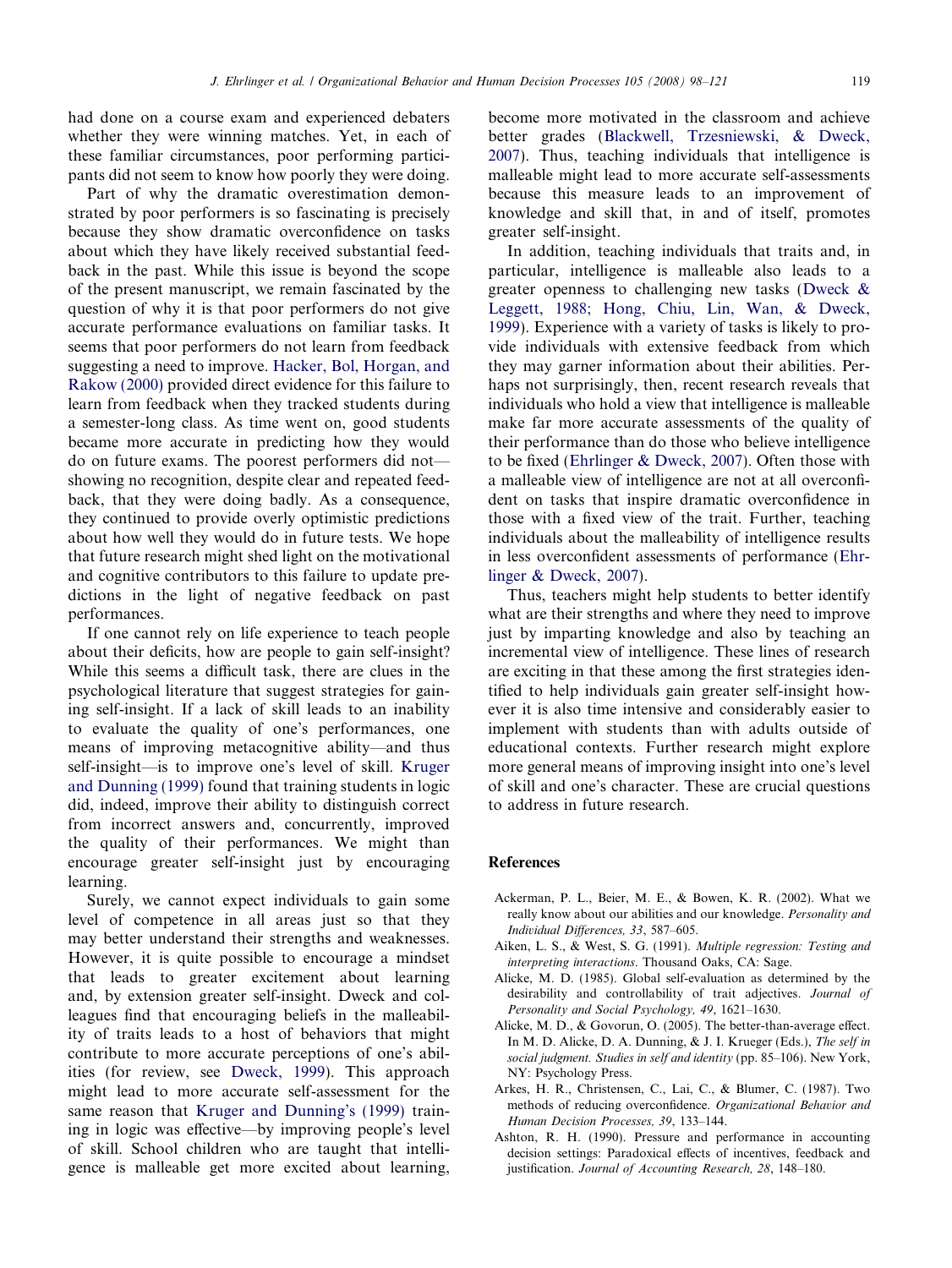- <span id="page-22-0"></span>Atkinson, J. W. (1958). Towards experimental analysis of human motivation in terms of motives, expectancies, and incentives. In J. Atkinson (Ed.), Motives in fantasy, action and society. New York: Van Nostrand.
- Awasthi, V., & Pratt, J. (1990). The effects of monetary incentives on effort and decision performance: The role of cognitive characteristics. The Accounting Review, 65, 797–811.
- Baumeister, R. F. (1982). A self-presentational view of social phenomena. Psychological Bulletin, 91, 3–26.
- Baumeister, R. F., & Newman, L. S. (1994). Self-regulation of cognitive inference and decision processes. Personality and Social Psychology Bulletin, 20, 3–19.
- Blackwell, L. A., Trzesniewski, K. H., & Dweck, C. S. (2007). Theories of intelligence and achievement across the junior high school transition: A longitudinal study and an intervention. Child Development, 78, 246–263.
- Bollen, K. A. (1989). Structural equations with latent variables. New York: Wiley and Sons.
- Brown, J. D. (1986). Evaluations of self and others: Self-enhancement biases in social judgments. Social Cognition, 4, 353–376.
- Burson, K. A., Larrick, R. P., & Klayman, J. (2006). Skilled or unskilled, but still unaware of it: How perceptions of difficulty drive miscalibration in relative comparisons. Journal of Personality and Social Psychology, 90, 60–77.
- Camerer, C., & Hogarth, R. (1999). The effects of financial incentives in experiments: A review and capital-labor production framework. Journal of Risk and Uncertainty, 19, 7–42.
- Carney, D. R., & Harrigan, J. A. (2003). It takes one to know one: Interpersonal sensitivity is related to accurate assessments of others' interpersonal sensitivity. Emotion, 3, 194–200.
- Chi, M. T. H., Glaser, R., & Rees, E. (1982). Expertise in problemsolving. In R. Sternberg (Ed.), Advances in the psychology of human intelligence. Vol. 1 (pp. 17–76). Hillsdale, NJ: Erlbaum.
- Cross, P. (1977). Not can but will college teaching be improved? New Directions for Higher Education, 17, 1–15.
- Dunning, D. (2001). On the motives underlying social cognition. In Blackwell handbook of social psychology. In N. Schwarz & A. Tesser (Eds.). Intraindividual processes (Vol. 1, pp. 348–374). New York: Blackwell.
- Dunning, D. (2005). Self-insight: Roadblocks and detours on the path to knowing thyself. New York: Psychology Press.
- Dunning, D., Heath, D., & Suls, J. M. (2004). Flawed self-assessment: Implications for health, education, and the workplace. Psychological Science in the Public Interest, 5, 69–106.
- Dunning, D., Johnson, K., Ehrlinger, J., & Kruger, J. (2003). Why people fail to recognize their own competence. Current Directions in Psychological Science, 12, 83–87.
- Dunning, D., Meyerowitz, J. A., & Holzberg, A. D. (1989). Ambiguity and self-evaluation: The role of idiosyncratic trait definitions in self-serving assessments of ability. Journal of Personality and Social Psychology, 57, 1082–1090.
- Dweck, C. S. (1999). Self theories: Their role in motivation, personality, and development. Philadelphia, PA: Psychology Press/Taylor and Francis.
- Dweck, C. S., & Leggett, E. L. (1988). A social–cognitive approach to motivation and personality. Psychological Review, 95, 256–273.
- Edwards, R. K., Kellner, K. R., Sistron, C. L., & Magyari, E. J. (2003). Medical student self-assessment of performance on an obstetrics and gynecology clerkship. American Journal of Obstetrics and Gynecology, 188, 1078–1082.
- Ehrlinger, J., & Dunning, D. (2003). How chronic self-views influence (and potentially mislead) estimates of performance. Journal of Personality and Social Psychology, 84, 5–17.
- Ehrlinger, J., & Dweck, C. S. (in preparation). If I don't see it, it must not exist: How preferential attention allocation contributes to overconfidence. Florida State University.
- Falchikov, J. N., & Boud, D. (1989). Student self-assessment in higher education: A meta-analysis. Review of Educational Research, 59, 395–430.
- Freund, B., Colgrove, L. A., Burke, B. L., & McLeod, R. (2005). Selfrated driving performance among elderly drivers referred for driving evaluation. Accident: Analysis and Prevention, 37, 613–618.
- Glucksberg, S. (1962). The influence of strength and drive on functional fixedness and perceptual recognition. Journal of Experimental Psychology, 63, 36–41.
- Grether, D. M. (1980). Bayes rule as a descriptive model: The representativeness heuristic. Quarterly Journal of Economics, 95, 537–557.
- Hacker, D. J., Bol, L., Horgan, D. D., & Rakow, E. A. (2000). Test prediction and performance in a classroom context. Journal of Educational Psychology, 92, 160–170.
- Harris, M. M., & Schaubroeck, J. (1988). A meta-analysis of selfsupervisor, self-peer, and peer–supervisor ratings. Personnel Psychology, 41, 43–62.
- Haun, D. E., Zeringue, A., Leach, A., & Foley, A. (2000). Assessing the competence of specimen-processing personnel. Laboratory Medicine, 31, 633–637.
- Hodges, B., Regehr, G., & Martin, D. (2001). Difficulties in recognizing one's own incompetence: Novice physicians who are unskilled and unaware of it. Academic Medicine, 76, S87–S89.
- Hogarth, R. M., Gibbs, B. J., McKenzie, C. R. M., & Marquis, M. A. (1991). Learning from feedback: Exactingness & incentives. Journal of Experimental Psychology: Learning, Memory and Cognition, 17, 734–752.
- Hong, Y., Chiu, C., Lin, D. M.-S., Wan, W., & Dweck, C. S. (1999). Implicit theories, attributions, and coping: A meaning system approach. Journal of Personality and Social Psychology, 77, 588–599.
- Jenkins, G. D., Jr., Mitra, A., Gupta, N., & Shaw, J. D. (1998). Are financial incentives related to the performance? A meta-analytic review of empirical research. Journal of Applied Psychology, 83, 777–787.
- Kahneman, D., & Peavler, W. S. (1969). Incentive effects and papillary changes in association learning. Journal of Experimental Psychology, 79, 312–318.
- Keren, G. B. (1987). Facing uncertainty in the game of bridge: A calibration study. Organizational Behavior and Human Decision Processes, 139, 98–114.
- Krueger, J. (1998). Enhancement bias in descriptions of self and others. Personality and Social Psychology Bulletin, 24, 505–516.
- Kruger, J. (1999). Lake Wobegon be gone! The ''below average effect'' and the egocentric nature of comparative ability judgments. Journal of Personality and Social Psychology, 77, 221–232.
- Krueger, J. I., & Funder, D. C. (2004). Toward a balanced social psychology: Causses, consequences, and cures for the problemseeking approach to social behavior and cognition. Behavioral and Brain Sciences, 27, 313–327.
- Krueger, J., & Mueller, R. A. (2002). Unskilled, unaware, or both? The contribution of social-perceptual skills and statistical regression to self-enhancement biases. Journal of Personality and Social Psychology, 82, 180–188.
- Kruger, J., & Dunning, D. (1999). Unskilled and unaware of it: How difficulties in recognizing one's own incompetence lead to inflated self-assessments. Journal of Personality and Social Psychology, 77, 1121–1134.
- Kruger, J., & Dunning, D. (2002). Unskilled and unaware—but why? A reply to Krueger and Mueller. Journal of Personality and Social Psychology, 82, 189–192.
- Kunda, Z. (1990). The case for motivated reasoning. Psychological Bulletin, 108, 480–498.
- Lerner, J. S., & Tetlock, P. E. (1999). Accounting for the effects of accountability. Psychological Bulletin, 125, 255–275.